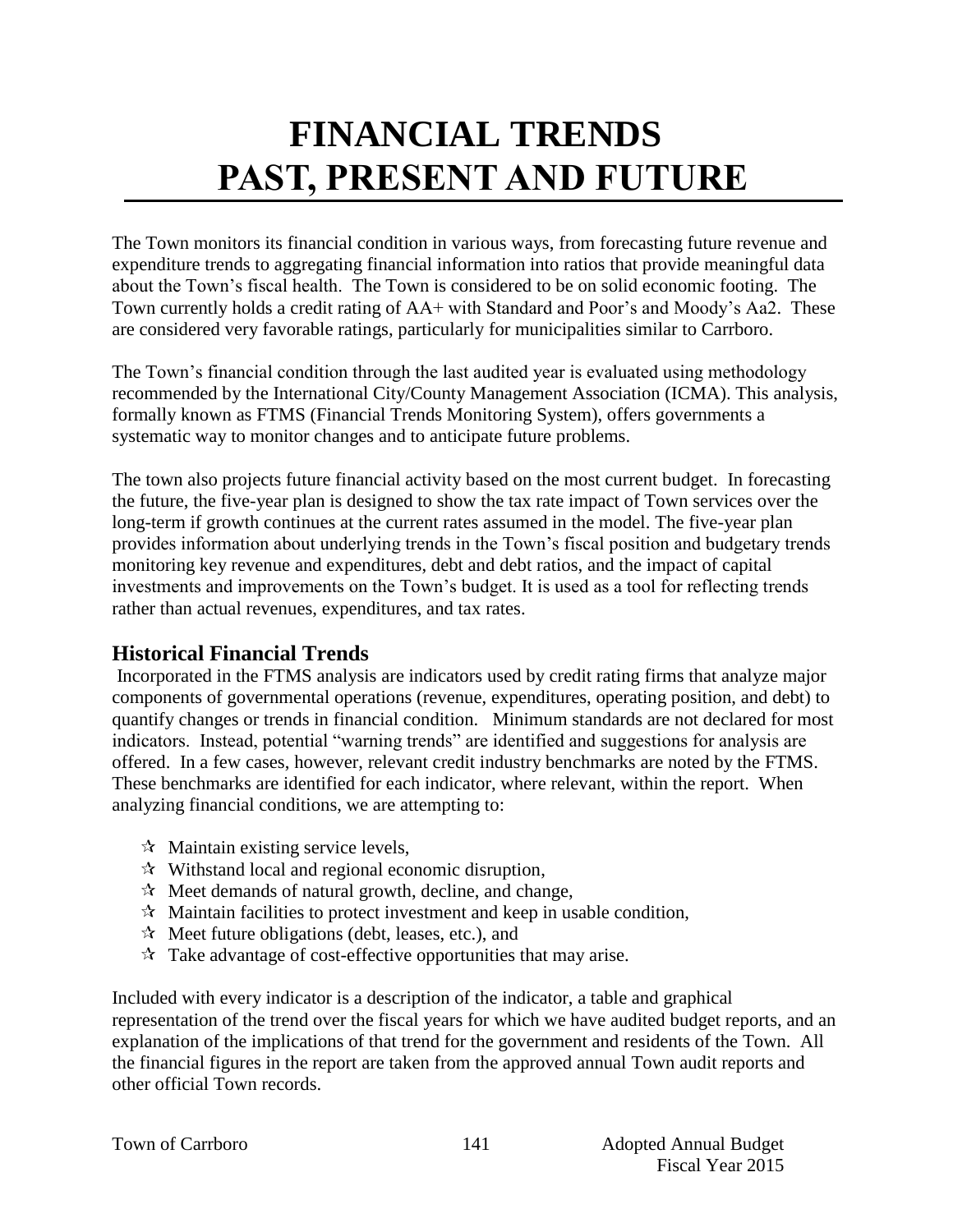Several indicators used throughout the report present dollar figures that have been adjusted for inflation using the Consumer Price Index (CPI) provided by the Bureau of Labor Statistics. By illustrating figures in constant dollars the effects of inflation are removed. The analyses illustrate historical trends for the General Fund and Special Revenue Funds (Grant Funds and Revolving Loan Fund). All per capita figures were calculated using population figures used by the North Carolina Department of Revenue to distribute sales tax revenue. They, in turn, rely on Census and state demographics information.

#### **Revenue Indicators**

Revenues can be analyzed to determine the local government's capacity to provide services. Important issues to consider in revenue analysis are growth, flexibility, elasticity, dependability, diversity, and administration. Under ideal situations revenues grow at a rate equal to or greater than the combined effects of inflation and expenditures. Revenues should be sufficiently flexible to allow adjustments to changing conditions.



# **Operating Revenue Per Capita**

| Year                             | 2008-09      | $2009-10$    | 2010-11      | $2011 - 12$  | $2012 - 13$  |
|----------------------------------|--------------|--------------|--------------|--------------|--------------|
| Net Operating Revenue (adjusted) | \$13,270,130 | \$13,027,292 | \$13,062,944 | \$13,328,336 | \$13,277,760 |
| Population                       | 19.479       | 19.891       | 19.582       | 19.905       | 20.433       |
|                                  |              |              |              |              |              |
| Net Operating Revenue Per Capita |              |              |              |              |              |
| (adjusted)                       | \$681        | \$655        | \$667        | \$670        | \$650        |

**Warning Trend: Decreasing operating revenues per capita (constant dollars). Formula: Operating Revenues per Capita (adjusted dollars)/Population**

#### **Description**

Examining per capita revenues shows changes in revenues relative to changes in population size. As population increases, it might be expected that revenues and the need for services would increase proportionally, and therefore the level of per capita revenues would remain at least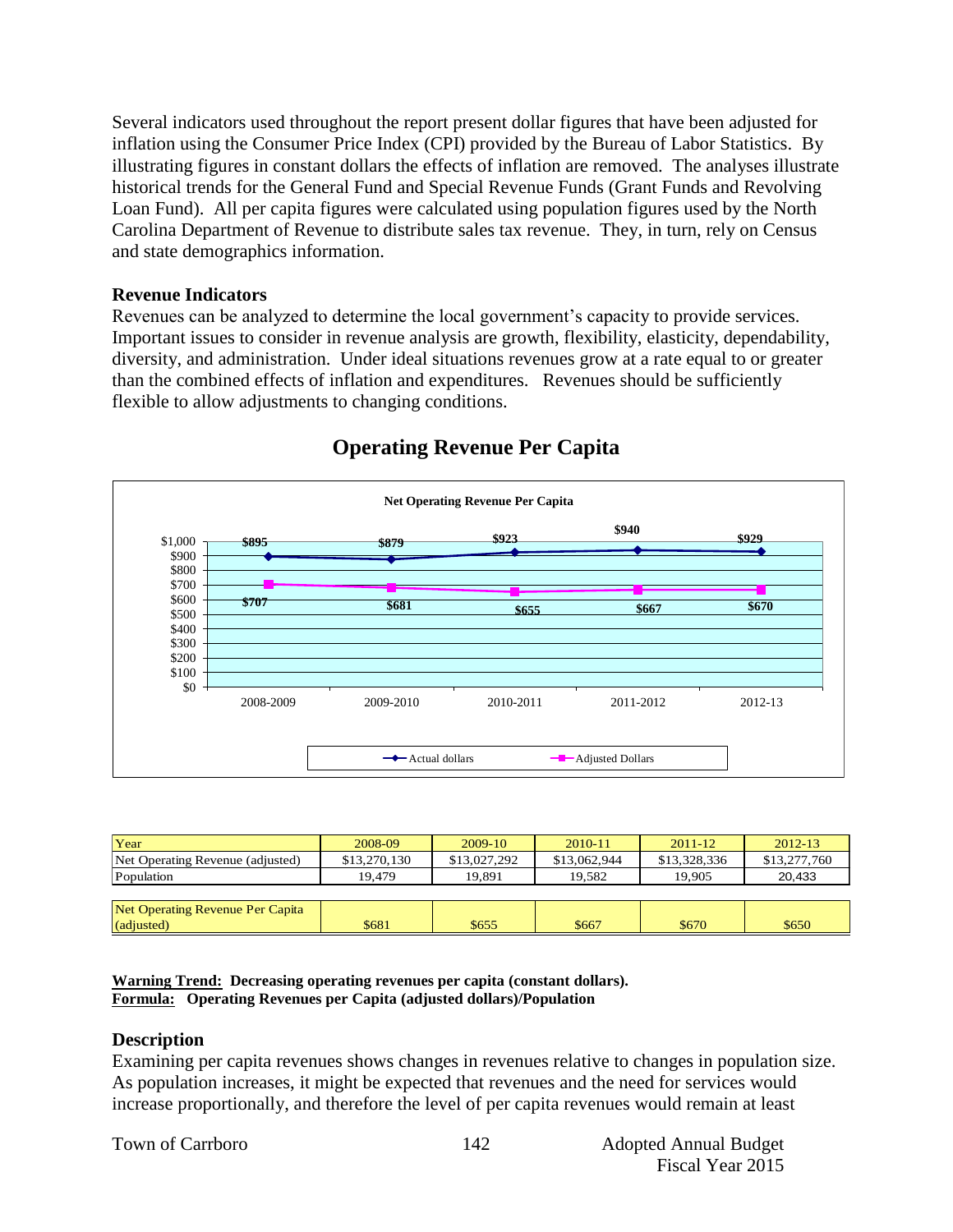constant in real terms. If per capita revenues are decreasing, the government may be unable to maintain existing service levels unless it finds new revenue sources or ways to provide existing services more efficiently. The reasoning in both cases assumes that the cost of services is directly related to population size.

Operating revenues, as defined in this chart, are that portion of gross revenues collected by the Town that is available for general municipal operations. Thus, revenues legally restricted to capital improvements or other special purposes are excluded. The only legally restricted revenue deducted to calculate operating revenue is Powell Bill revenue that is used for street resurfacing.

#### *Discussion*

In real terms (adjusted for inflation), revenues per capita in Carrboro have experienced a 4.6 percent decrease in the past 5 fiscal years. In actual dollars collected (adjusted for inflation), revenue increased by .1 percent. Local option sales tax, intergovernmental revenues, and permits and fees are the revenue sources that have increased in the past 5 years. The following chart shows distinct revenue trends as reflected in the Town's audit reports.

|                                   | 2013 Revenue        |  | 2009 Revenue        | % Change in         |                 |                 |     | % Change Since |
|-----------------------------------|---------------------|--|---------------------|---------------------|-----------------|-----------------|-----|----------------|
|                                   | <b>Adjusted for</b> |  | <b>Adjusted for</b> | <b>Ryenue Since</b> | 2013 per capita | 2009 per capita |     | 2009<br>(per   |
| <b>Revenue Source</b>             | <b>Inflation</b>    |  | <b>Inflation</b>    | 2009                |                 |                 |     | capita)        |
| Ad valorem taxes                  | 8,224,966           |  | 8,241,933           | $-0.2\%$            | 403             |                 | 423 | $-4.9%$        |
| Local option sales taxes          | 2,398,487           |  | 2,389,276           | $0.4\%$             | 117             |                 | 123 | $-4.3%$        |
| <b>Other taxes and licenses</b>   | 322.618             |  | 326,395             | $-1.2\%$            | 16              |                 | 17  | $-5.8\%$       |
| <b>Intergovernmental revenues</b> | 1,157,289           |  | 1.021.499           | 13.3%               | 57              |                 | 52  | $8.0\%$        |
| <b>Permits and fees</b>           | 878,826             |  | 808.671             | 8.7%                | 43              |                 | 42  | 3.6%           |
| <b>Sales and services</b>         | 182.893             |  | 198.606             | $-7.9\%$            | 0               |                 | 10  | $-12.2%$       |
| <b>Investment earnings</b>        | 18.161              |  | 145.185             | $-87.5\%$           |                 |                 |     | $-88.1\%$      |
| <b>Other</b>                      | 94.520              |  | 138.565             | $-31.8\%$           | 5               |                 |     | $-35.0%$       |
| Total revenues by source          | 13,277,760          |  | 13,270,130          | $0.1\%$             | 650             |                 | 681 | $-4.6%$        |

Having a significant impact on the revenue stream is the property tax and sales taxes revenue per capita, representing 80% of the total revenue per capita in 2013. The significant impact of property taxes as a source of revenue is largely a reflection of the state restrictions on the ability of local government to use other types of revenues to support community needs. All revenues except intergovernmental revenue and permits and fees have decreased due to the current economic conditions.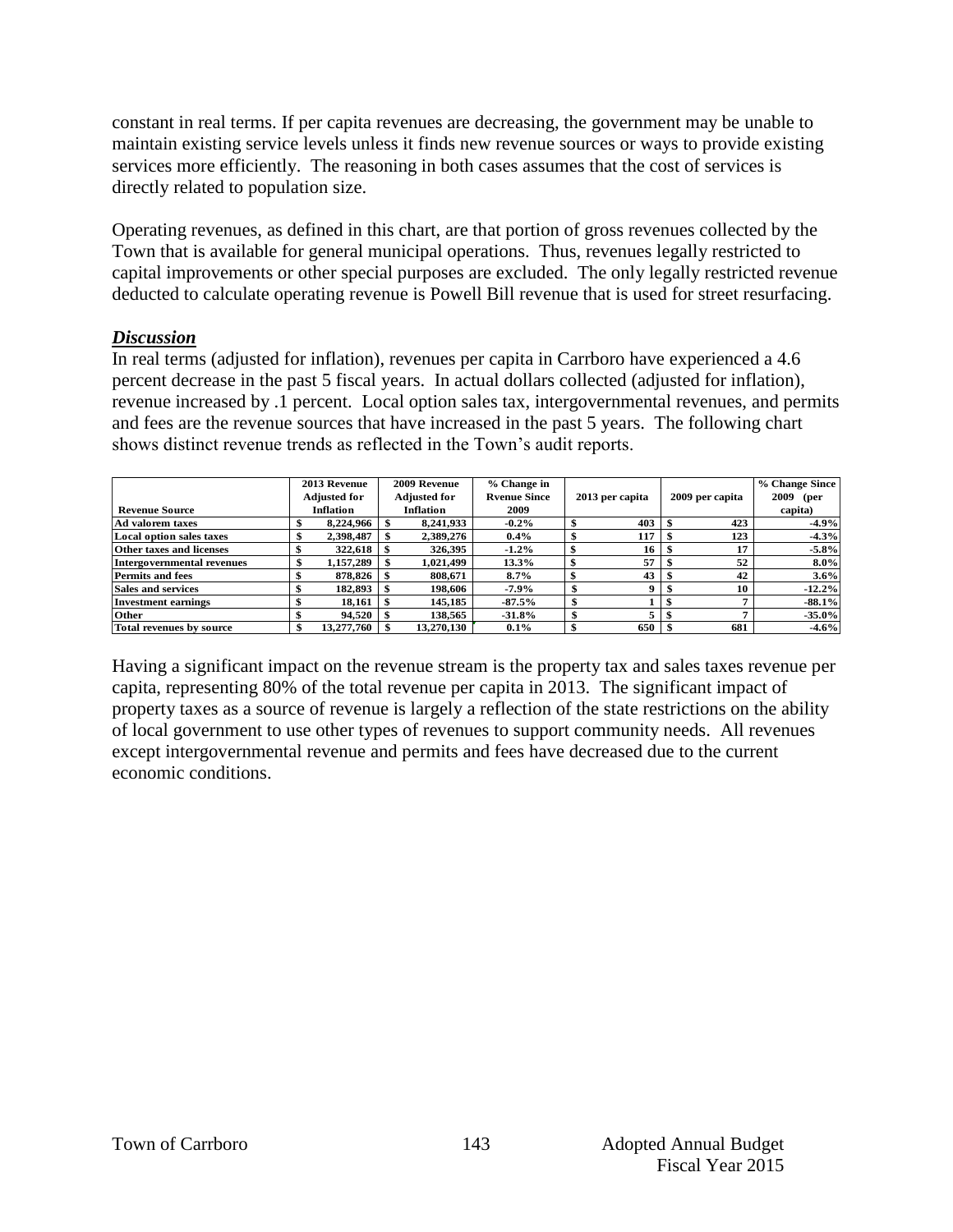# **Major Revenue Sources**



|                           | -Property Tax Revenues | Elastic Revenue |                 | Intergovernmental Revenue |            |            |
|---------------------------|------------------------|-----------------|-----------------|---------------------------|------------|------------|
|                           |                        |                 |                 |                           |            |            |
| <b>Revenues</b>           | 2007-08                | 2008-09         | 2009-10         | 2010-11                   | 2011-12    | 2012-13    |
| <b>Property Tax</b>       | \$10,041,553           | 10.824.131      | \$11,213,669    | \$11,578,630              | 11,708,787 | 11,754,299 |
| <b>Elastic Revenue</b>    | \$4.055.341            | 3,589,969       | 3,446,206<br>\$ | 3,445,133                 | 3,820,856  | 3,870,059  |
| Intergovernmental Revenue | 1,542,745              | 1.758.203       | 1.554,121       | 1.537.295                 | 1,631,211  | 1,779,137  |
| <b>Total Revenue</b>      | \$15,639,639           | 16.172.303      | 16.213.996      | \$16.561,058              | 17,160,854 | 17,403,495 |

#### **Description**

This graph reflects the Town's revenue base composition by property tax, elastic (economically responsive) revenue, and intergovernmental revenue. An increasing reliance on federal and state revenues may signal a warning trend. A balance between property tax and more elastic revenue sources such as sales tax is desirable and considered healthy.

#### *Discussion*

As a percentage of total gross operating revenue, all revenues have remained fairly stable. Property tax revenue has decreased .7%, elastic revenues have stayed constant and intergovernmental revenues have increased .6%.

Intergovernmental revenue, as a share of the revenue stream in FY12-13 increased slightly from FY11-12. The largest sources of grant funding on an annual basis include Powell Bill for street resurfacing and the utility franchise and the telecommunications sales tax, all of which have remained relatively stable over time. New grant revenue was received for a fire sprinkler system and energy efficiency improvements for Town businesses and residents.

Elastic revenue had an increase in sales tax and building permit revenues but a decrease in electrical, mechanical and plumbing permits.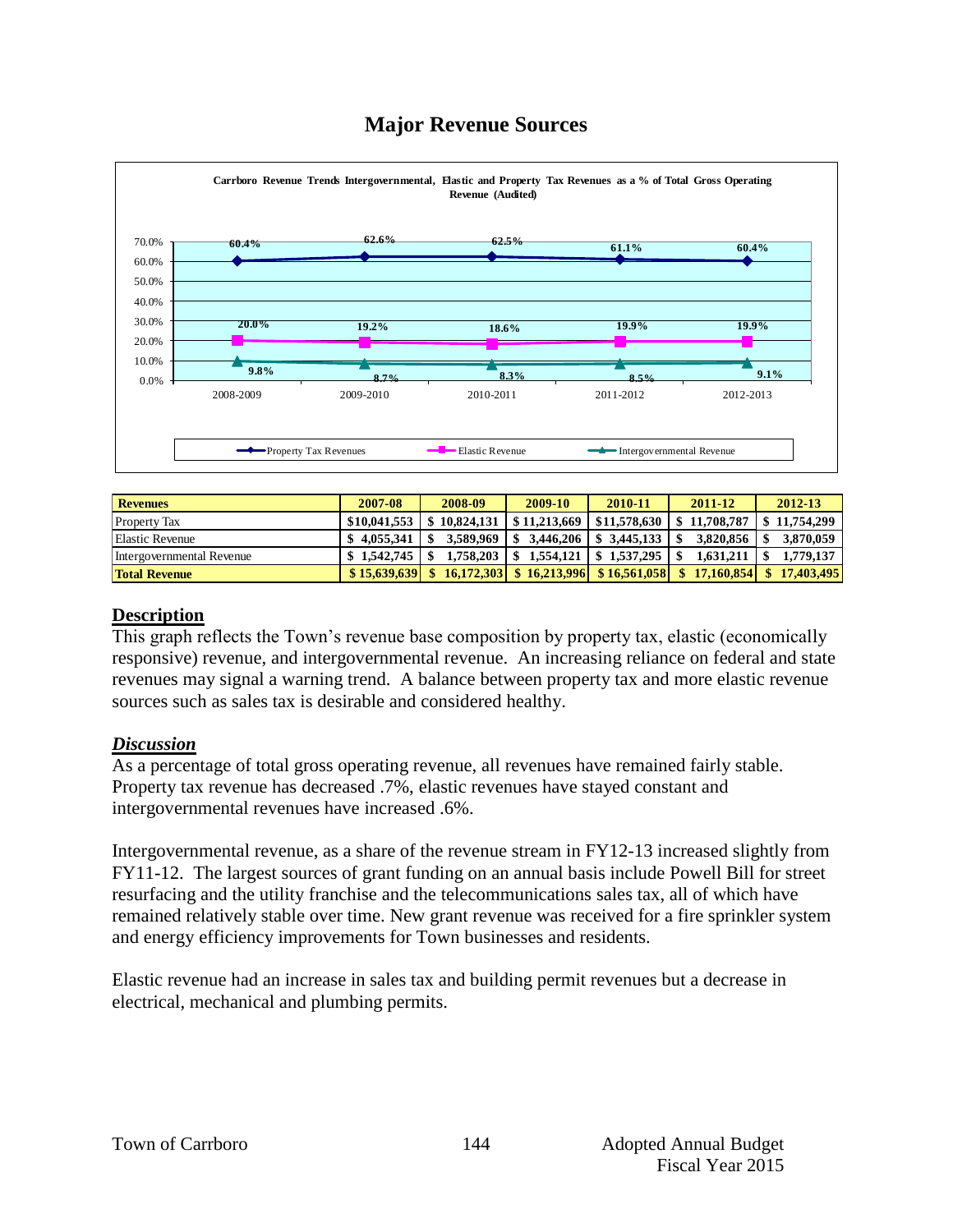



**Warning Trend: Decreasing amount of collected property taxes as a percentage of net property tax levy. Formula: Collected property taxes/Net property tax levy**

#### **Description**

If the percentage of property tax collected decreases over time, it may indicate overall decline in the local government's economic health. Additionally, as uncollected property taxes rise, liquidity is decreased, and there is less cash on hand to pay bills or to invest. Credit-rating firms assume that a local government normally will be unable to collect from 2 to 3 percent of its property taxes within the year that taxes are due. If uncollected property taxes rise to more than 5 to 8 percent, rating firms consider this a negative factor because it signals potential instability in the property tax base. An increase in the rate of delinquency for two consecutive years is also considered a negative factor.

#### *Discussion*

The graph above shows that Orange County, which provides continuous assessment services, annual tax collections, and in-house revaluations every four years to both Carrboro and Chapel Hill , shows a positive collection rate for the Town's property tax base. Collections are generally above 98 percent but declined in FY 2012-13.

| Tus Concentru Rutes in Curroore and Indianoning Chies |         |         |         |         |         |  |  |  |  |
|-------------------------------------------------------|---------|---------|---------|---------|---------|--|--|--|--|
|                                                       | 2008-09 | 2009-10 | 2010-11 | 2011-12 | 2012-13 |  |  |  |  |
| <b>Carrboro</b>                                       | 98.55%  | 98.15%  | 98.18%  | 98.26%  | 97.97%  |  |  |  |  |
| <b>Chapel Hill</b>                                    | 99.43%  | 99.20%  | 99.10%  | 99.21%  | 99.24%  |  |  |  |  |
| <b>City of Durham</b>                                 | 98.19%  | 96.90%  | 98.70%  | 98.75%  | 98.83%  |  |  |  |  |
| <b>Hillsborough</b>                                   | 98.50%  | 98.80%  | 97.16%  | 99.00%  | 97.61%  |  |  |  |  |

**Tax Collection Rates in Carrboro and Neighboring Cities**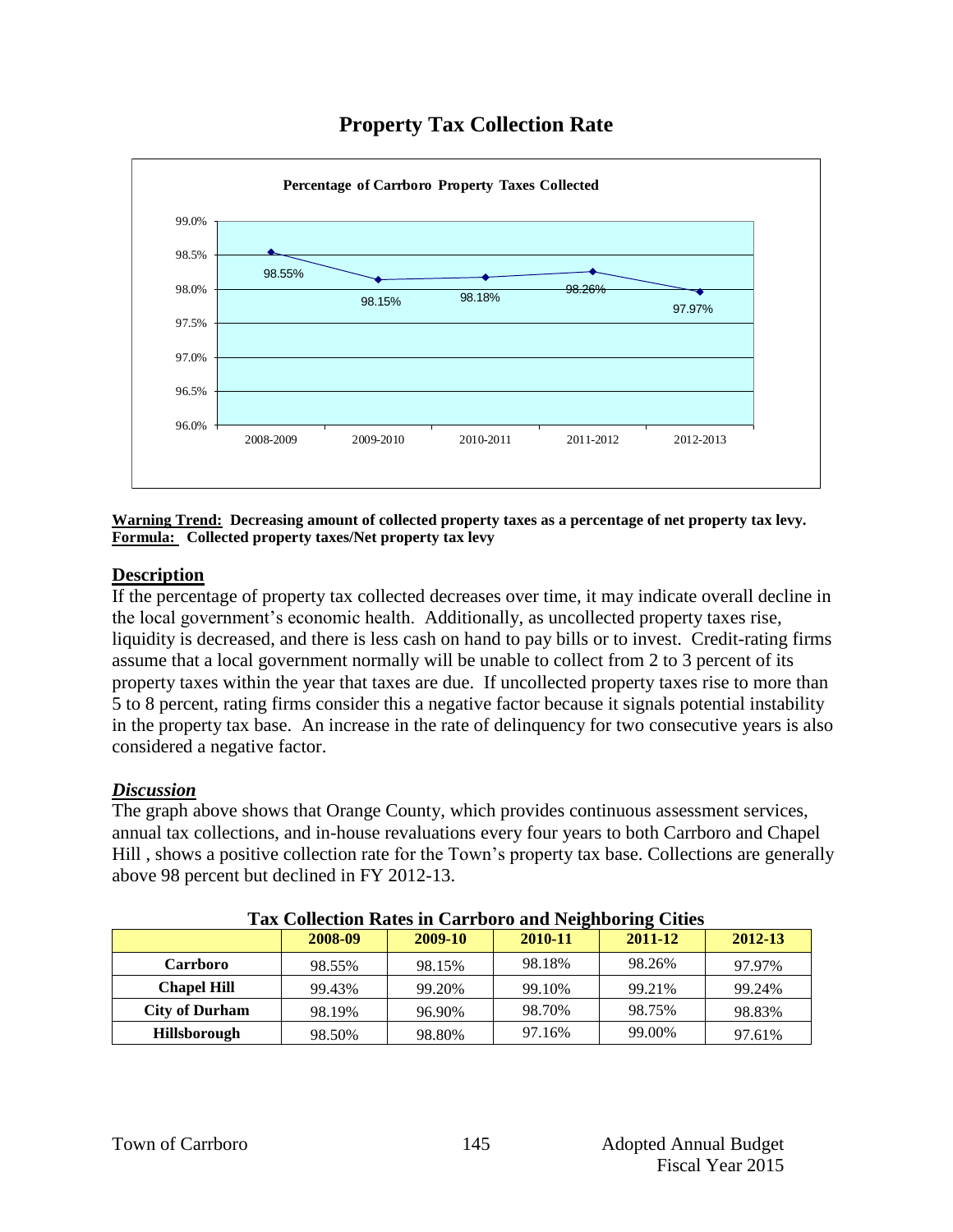

# **Comparison of Actual Revenues to Budgeted Revenues**

|                                    | 2007-08                           | 2008-09   | $2009-10$    | 2010-11      | $2011 - 12$  | $2012 - 13$  |
|------------------------------------|-----------------------------------|-----------|--------------|--------------|--------------|--------------|
| Budgeted Operating Revenue         | $$16,540,942 \mid $17,351,816$    |           | \$17,411,883 | \$17,253,999 | \$17,391,017 | \$18,055,160 |
| <b>Actual Operating Revenue</b>    | $$17,556,752 \;   \; $17,921,040$ |           | \$17,917,191 | \$18,533,066 | \$19,176,013 | \$19,453,224 |
| Revenue Variance                   | \$1,015,810                       | \$569,224 | \$505,308    | \$1,279,067  | \$1,784,996  | \$1,398,064  |
| Revenue Variance as % of           |                                   |           |              |              |              |              |
| <b>Budgeted Operating Revenues</b> | $6.1\%$                           | 3.3%      | 2.9%         | 7.4%         | 10.3%        | 7.7%         |

**Warning Trend: Increase in revenue shortfalls or surpluses as a percentage of budgeted revenues. Formula: Revenue Variance/Budgeted Operating Revenues**

#### **Description**

This indicator examines the differences between revenue estimates and revenues actually received during the fiscal year. Major discrepancies that continue year after year can indicate a declining economy, inefficient collection procedures, changes in the law, or inaccurate estimating techniques. One of the criteria reviewed by Standard and Poor's for the quality of financial management in a local government is financial results compared against original expectations. Variances between budget and actual results are indicative of management's financial planning capabilities over time. The Town aims to have variances exceeding budgeted estimates no larger than 3-5 percent and seeks to avoid shortfalls to maintain the Town's fiscal health as surplus is one critical component of maintaining or improving fund balance levels.

#### *Discussion*

The variances in the graph indicate the Town's conservative approach to estimating revenues. The small variance in FY08-09 and FY09-10 is due to the slow economic growth. The main increases in FY10-11 were with intergovernmental funds (\$160,115), investment earnings and other revenues (\$357,839). In FY11-12 the major increases in actual revenue include property taxes (\$322,544), permits and fees (\$218,443), and sales tax (\$194,704). In FY 12-13, the main increases were with property taxes (\$215,662), sales tax (\$140,433), and permits and fees (\$201,779).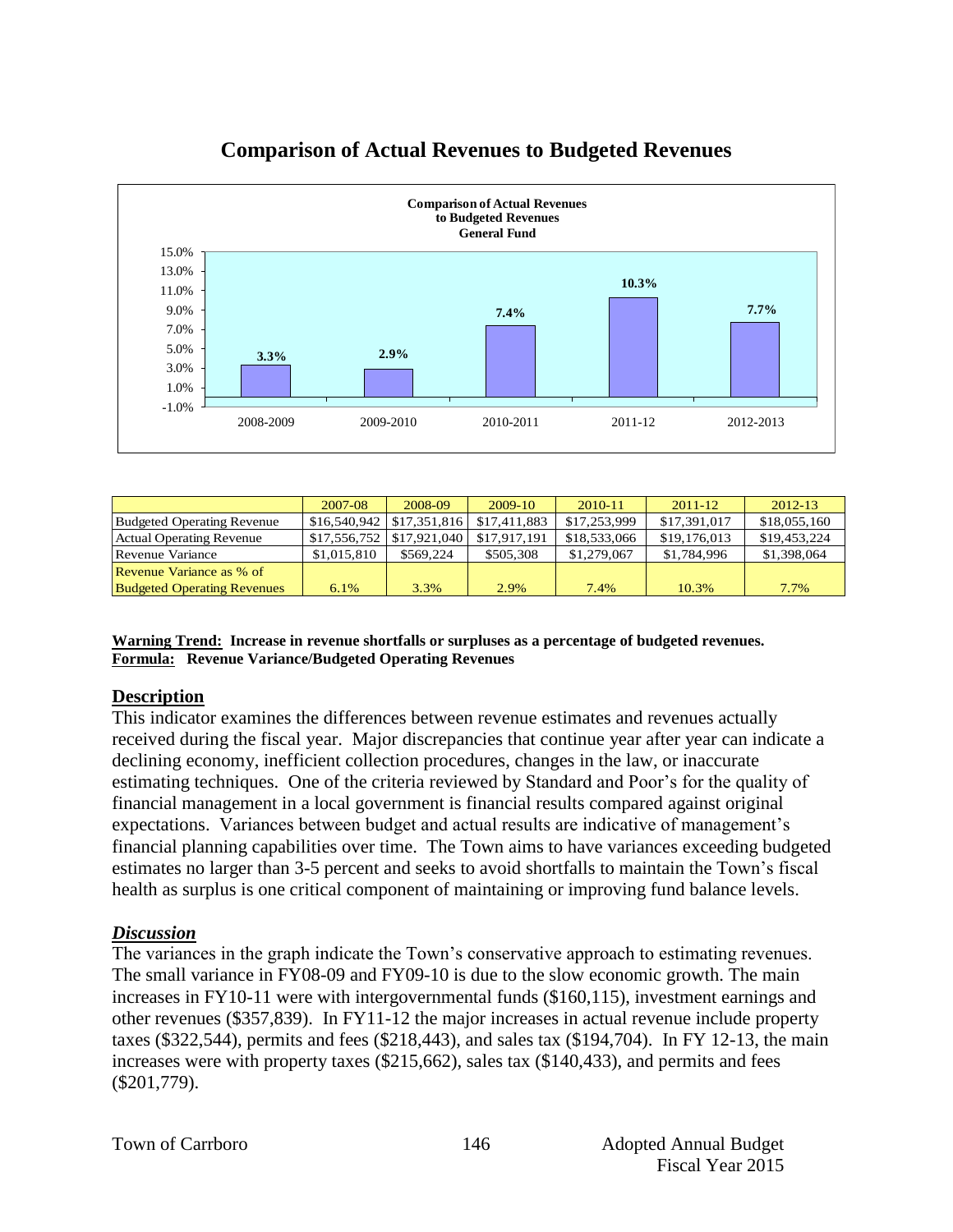#### **Expenditure Indicators**

Expenditures are a rough measure of a local government's service output. Generally, the more a government spends in constant dollars (adjusted for inflation), the more services it is providing. This formula does not take into account how effective the services are or how efficiently they are delivered.



# **Net Operating Expenditures per Capita**

|                                       | 2008-2009    | 2009-2010    | 2010-2011    | 2011-2012    | 2012-2013    |
|---------------------------------------|--------------|--------------|--------------|--------------|--------------|
| Net Operating Expenditures (Adjusted) | \$15,115,324 | \$12,364,201 | \$12,557,753 | \$12,567,744 | \$15,208,859 |
| <b>Population</b>                     | 19.479       | 19.891       | 19.582       | 19.905       | 20.433       |

**Warning Trend: Increasing net operating expenditures per capita (constant dollars). Formula: Net Operating Expenditures/Population**

#### **Description**

Changes in per capita expenditures reflect changes in expenditures relative to changes in population. Increasing per capita expenditures can indicate the provision of new services, rising costs of providing services (or supporting the personnel who provide them), or changes in accounting practices (see next section). If expenditures are greater than can be accounted for by inflation or the addition of new services, it may indicate declining productivity – that is, the government is spending more real dollars to support the same level of services.

#### *Discussion*

Net operating expenditures, adjusted for inflation, show an increase in expenditures made by the Town since FY08-09, from \$15,115,324 to \$15,208,859 in FY12-13. When adjusted for the combined impact of inflation and population, per capita spending decreased from \$776 in FY08- 09 to \$744 in FY 12-13.

|  |  | Town of Carrboro |
|--|--|------------------|
|--|--|------------------|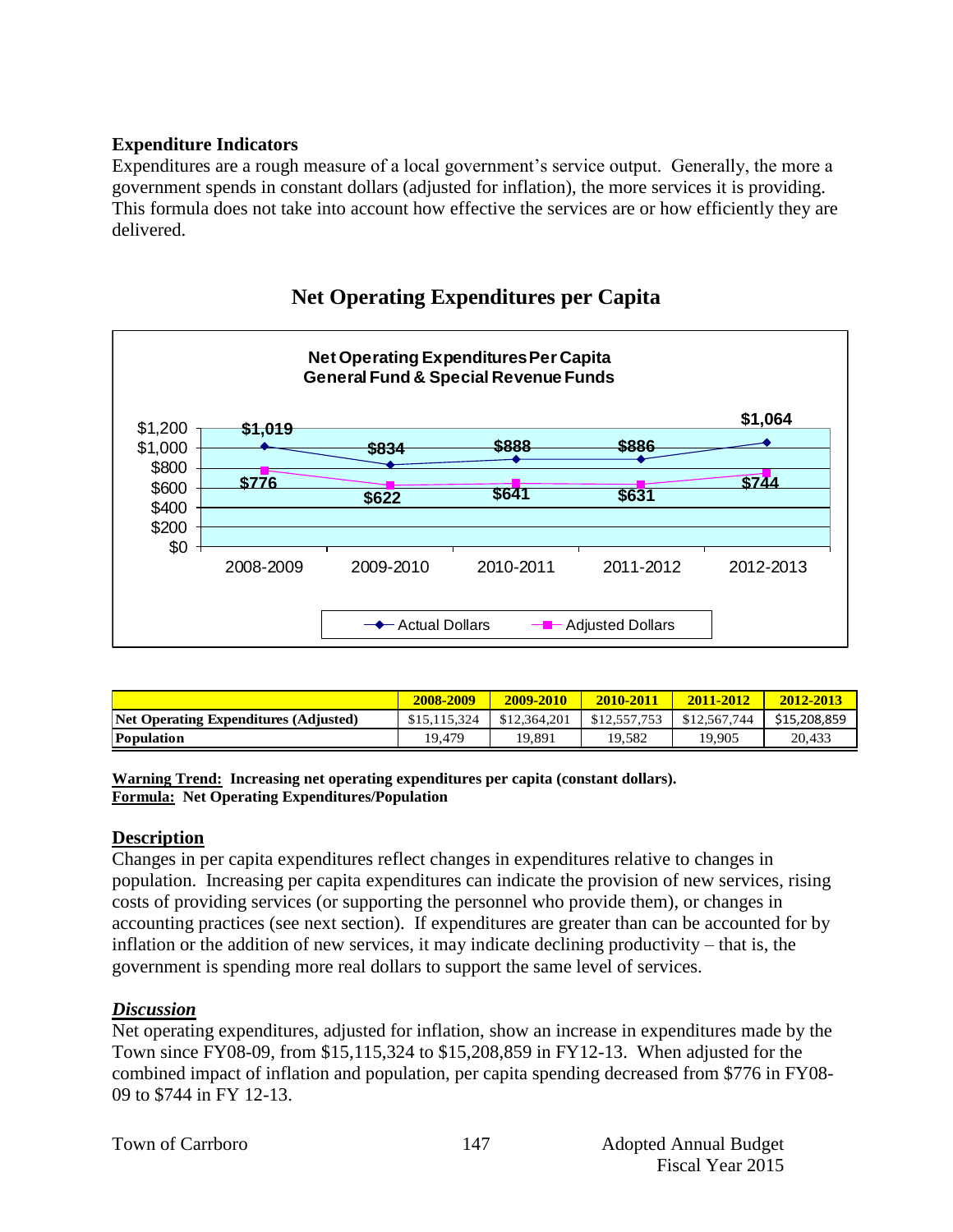Over the past five years, expenditures per capita have fluctuated. The following highlights variations in fiscal years presented in the graph:

**FY 2008-09 –** Per capita expenditures included an increase in the Town's share of public transportation and the purchase of a ladder truck for the Fire Department plus an increase in loans to local businesses through the Revolving Loan Fund.

**FY 2009-10** – Per capita expenditures decreased due to a reduction in capital expenditures and a decrease in debt service costs.

**FY 2010-11** – Per capita expenditures changed slightly (\$19) from the previous year.

**FY 2011-12** - Per capita expenditures changed slightly (\$2) from the previous year.

**FY 2012-13 –** Per capita expenditures increased \$113 due mainly to the transfer of funds to the Capital Projects Fund.

Changes in net operating per capita expenditures can be explained by highlighting events that have contributed to changes in expenditure levels. The following section looks at the various components of expenditures and service levels.

**Public Works Expenditures per Capita**



In inflation-adjusted dollars, Carrboro's per capita expenditures on public works have varied. The variability of public works spending is related to ongoing capital and maintenance needs including street maintenance, storm water system repairs, and responding to major natural disasters. Expenses in FY09-10 decreased substantially based on fewer vehicle purchases and street resurfacing costs from the prior year. The increase in FY 10-11 is mainly due to street resurfacing costs. The decrease in FY 11-12 is due to the street resurfacing costs from the previous year. The increase in FY 12-13 is due to the purchase of replacement refuse vehicles.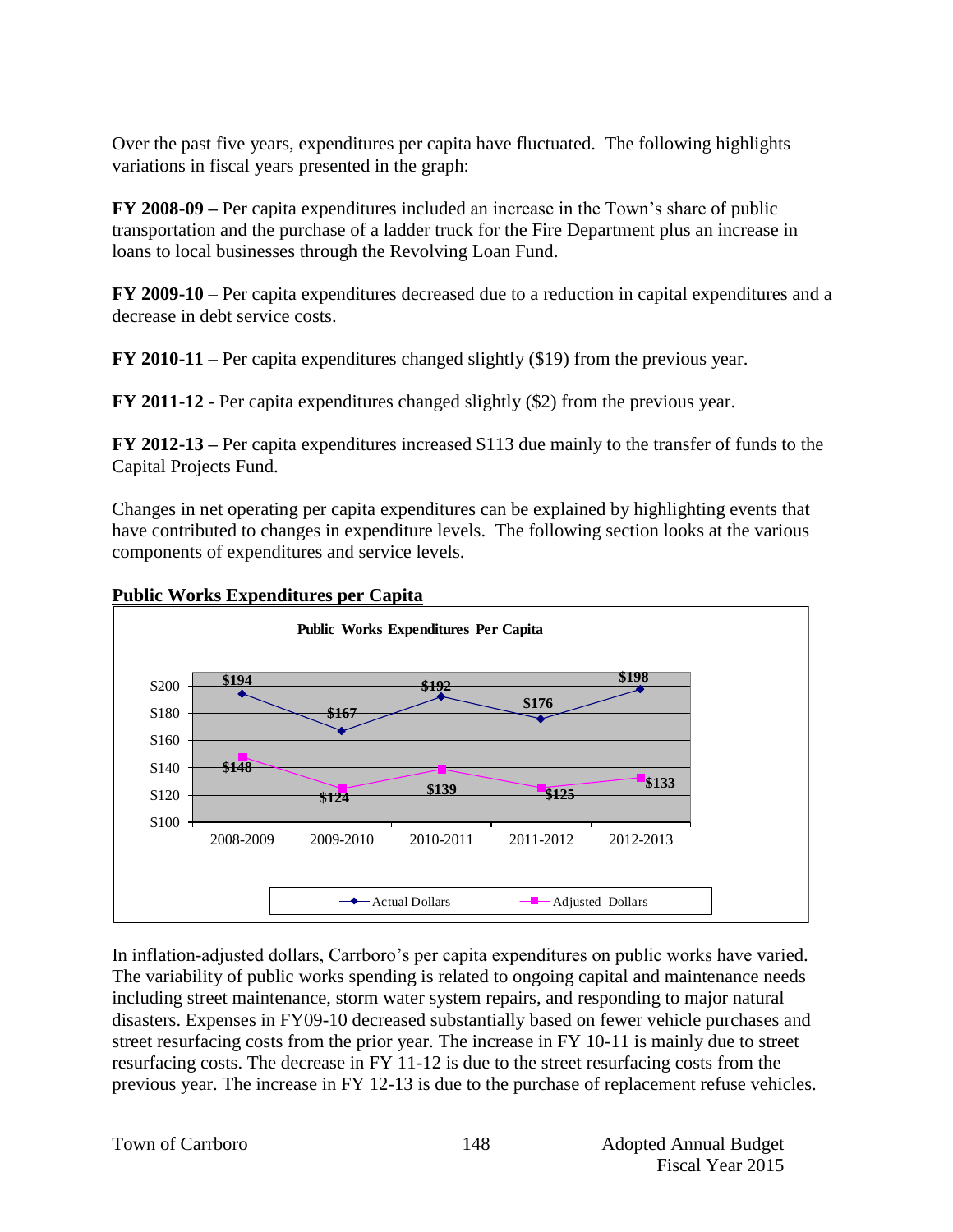**Debt Service Expenditures Per Capita**



Debt costs include debt paid on general obligation bonds, installment financing for property and town infrastructure as well as equipment and vehicles. The Town has been able to take advantage of retiring debt and low interest rates to borrow for major infrastructure needs and maintain debt service at a relatively constant level. The slight increase in costs in FY09-10 is due to financing for the new fire station for part of the year. FY10-11 costs increased with the purchase of equipment and vehicles and financing a full year of the new fire station. The decrease in costs for FY11-12 is due to a reduction in vehicle and equipment financing. In FY12- 13, per capita costs decreased with the payoff of several loans.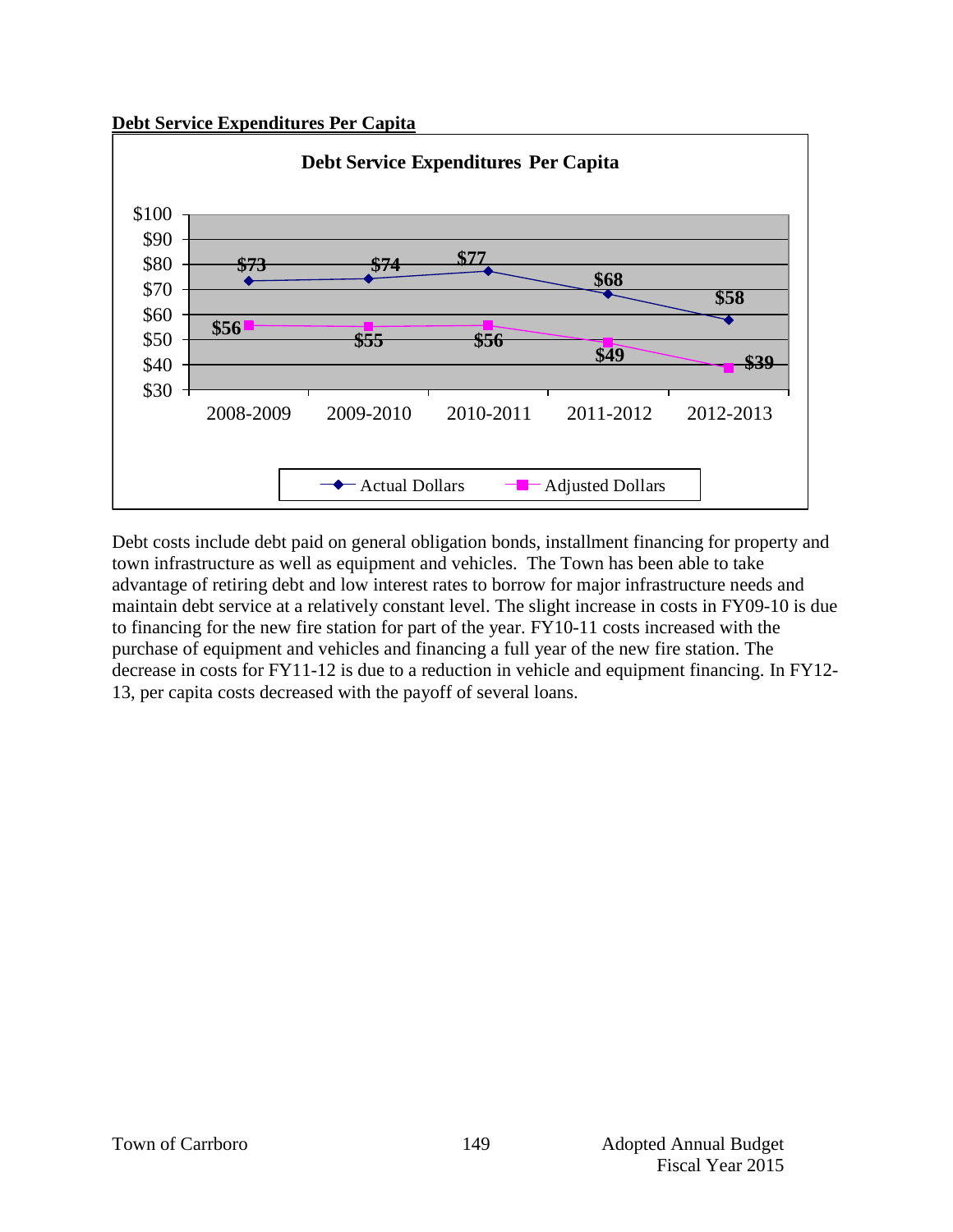



The Town continues to maintain regular replacement of technology infrastructure, support wireless technology, implement mobile laptop technology in police cars, and more recently, purchased an automated record management system for the Police Department. FY09-10 costs decreased in organizational development and contract services in the HR Department and the IT Department replaced fewer servers and computers. Per capita costs for FY 10-11 included increases for professional service fees for the Town Attorney, the Human Services Grant Program, contract services for property tax collections and banking services and various IT services for the new fire station. FY 11-12 per capita increased slightly due to property and liability insurance costs and various contract services. Per capita costs decreased in FY 12-13 with a decrease in property and liability insurance costs and personnel changes.



#### **Planning Expenditures Per Capita**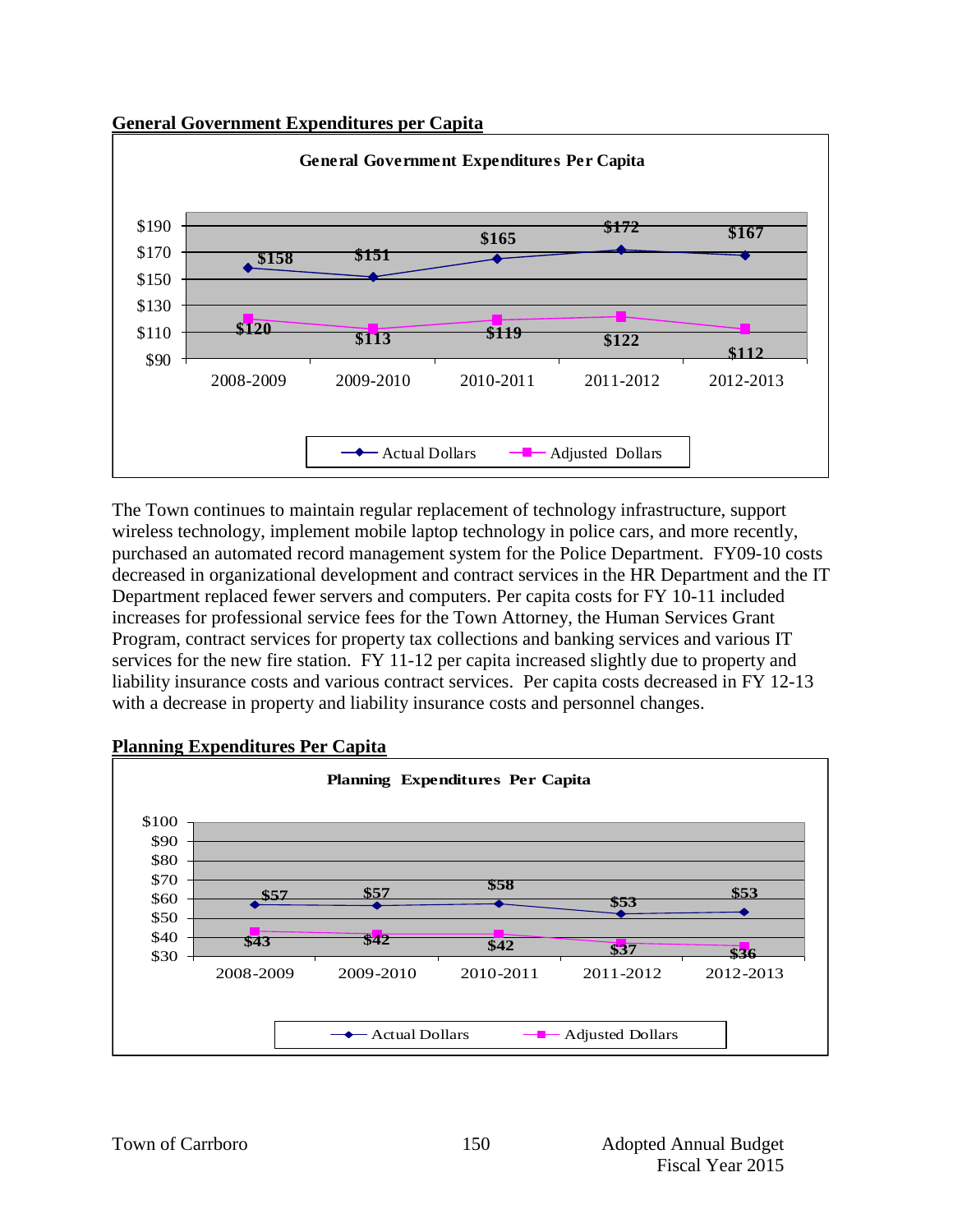Costs remained stable in FY09-10 and FY 10-11. Expenses in FY11-12 decreased due to personnel retirement. Per capita costs in FY 12-13 have remained constant.

#### **Recreation and Parks Expenditures per Capita**

Per capita expenditures in the Recreation and Parks department, adjusted for inflation, have fluctuated over the past 5 years due several capital projects put on hold (Wilson Park playground equipment replacement, Anderson Park field #4 renovation, and Anderson multi-use field renovation).



Per capita costs remained stable in FY09-10 and decreased slightly in FY10-11. Expenditures per capita increased in FY11-12 with the construction of the Wilson Park Restroom. In FY 12-13 per capita expenditures increased due to capital improvements to the Century Center.



The Town and UNC-Chapel Hill are partners in the transit system administered by the Town of Chapel Hill. Carrboro's contribution into this partnership, adjusted for inflation has remained fairly stable since 2006-2007. The transit contract increased in FY12-13, due to increased fuel and other ongoing operational costs. This is primarily due to increased state and federal pass-through funds that supported the transit operations and thus mitigated the local match required. With a grant and local funds, Shared Ride Feeder services were enabled in areas of Carrboro that do not have regular bus service. Trips are provided between designated bus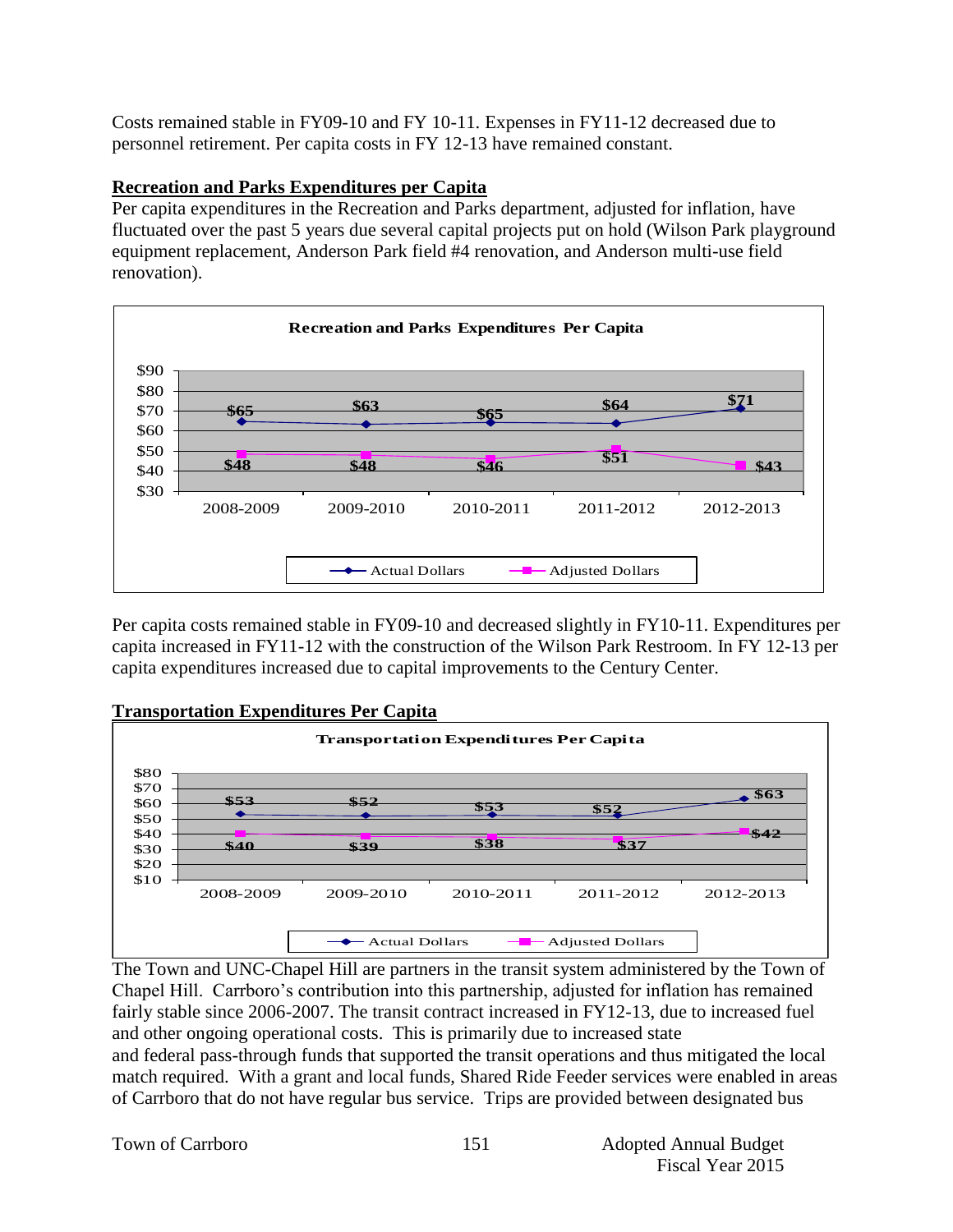stops in the "feeder" zones and the nearest bus routes or to another "feeder" service. This service extends largely to the northern areas of town.



#### **Public Safety Expenditures per Capita**

Public safety expenditures per capita, adjusted for inflation experienced a decrease of \$48 per capita total or a decrease of 20 percent in the past five years. Per capita costs decreased in FY09- 10 primarily due to the one time capital outlay cost for the ladder truck in the previous year. Per capita costs increased slightly in FY10-11due to vehicle repair and fuel costs, and changes in population. FY 11-12 increased costs were for vehicle replacement, fuel and uniforms. FY 12-13 costs decreased due to deleting the Animal Control position and contracting with Orange County Animal Services.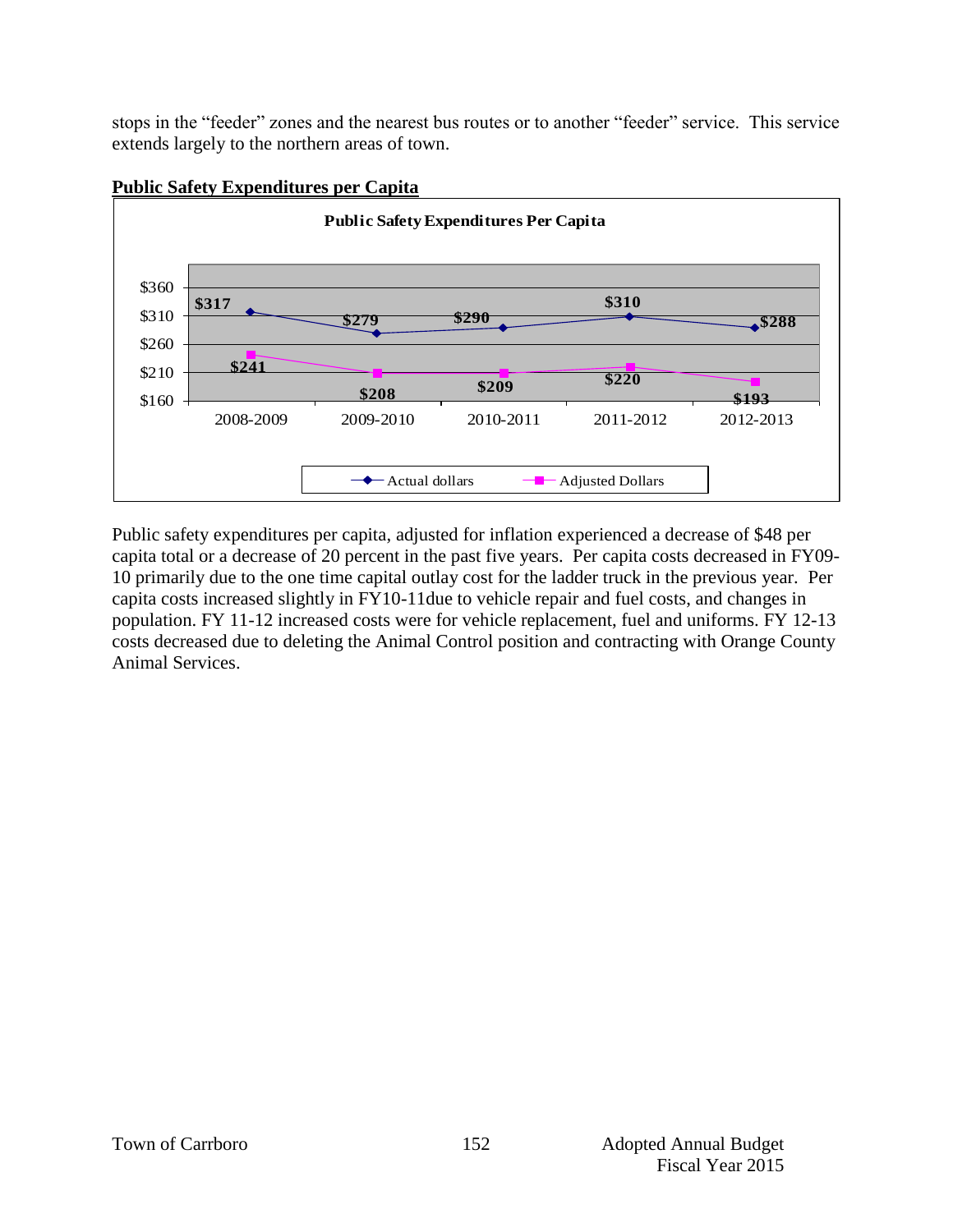

# **Net Operating Expenditures by Function**

The chart above represents the allocation of funding for the various services provided by the Town. Approximately 46 percent of the Town's spending is dedicated to public safety (fire protection and law enforcement services) and public works (street and sidewalk maintenance; solid waste collections; building, grounds, and parks maintenance; and fleet maintenance).

General government, which largely represents Board functions (Town Clerk, Mayor and Board of Aldermen, nonprofit and advisory boards) and support services (finance, technology, human services, Town Manager), represents approximately 16 percent of total spending. The remainder of the programs (debt service, transportation, planning and recreation programs) combined represent approximately 22 percent of the net operating expenses.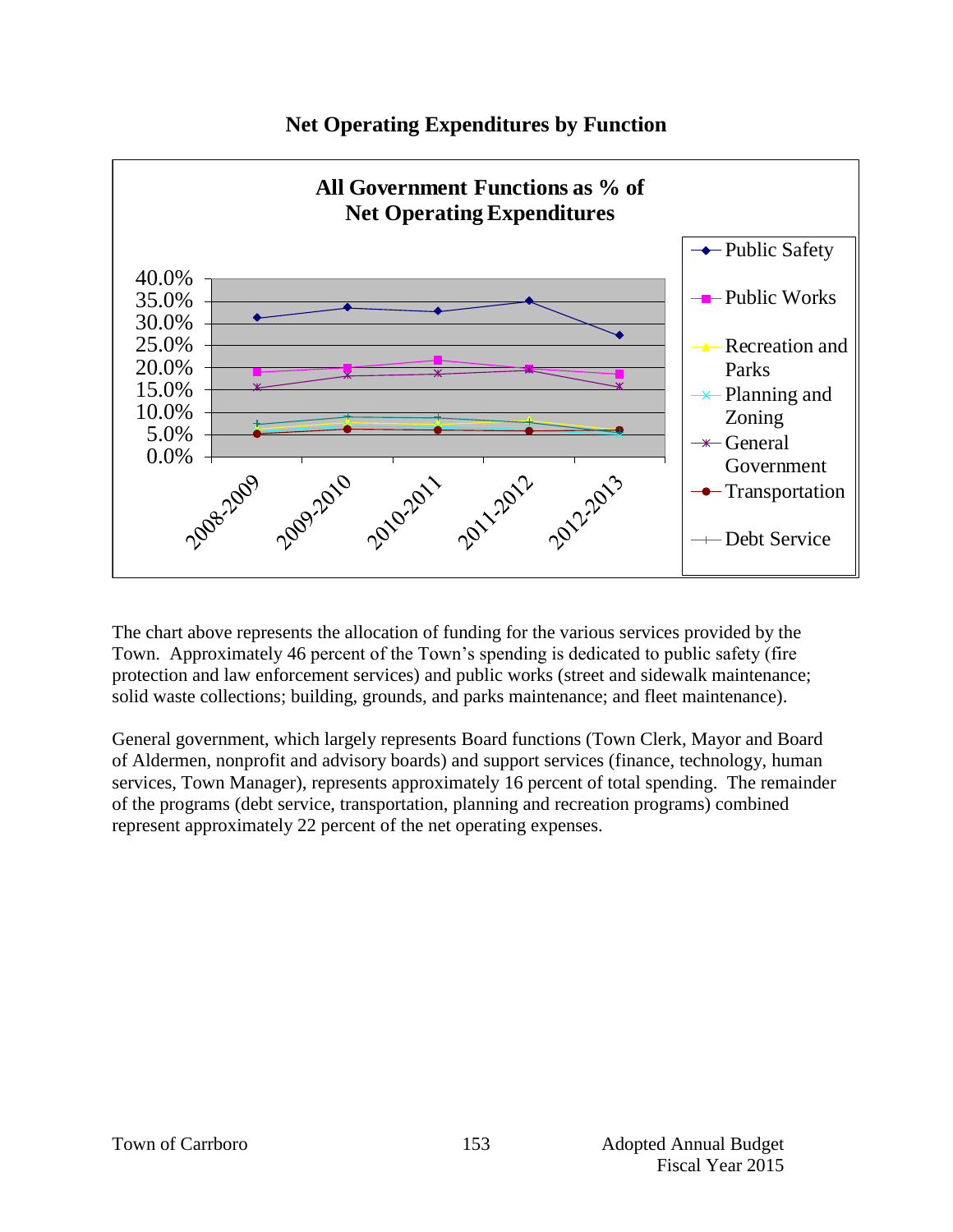

# **2008-2009 2009-2010 2010-2011 2011-2012 2012-2013 Expenditures for fringe benefits**  $$2,320,487$   $$2,373,906$   $$2,662,896$   $$2,876,753$   $$2,818,270$ **Salaries/Wages (FT,PT,OT, Temp)**  $\left| \begin{array}{c} \$7,471,114 \end{array} \right|$  \$7,563,563  $\left| \begin{array}{c} \$7,655,183 \end{array} \right|$  \$7,418,189  $\left| \begin{array}{c} \$7,486,057 \end{array} \right|$

**Warning Trend: Unexplained, uncontrolled, or unanticipated increases in fringe benefit costs may signal a warning trend to credit rating industries.**

**Formula: Expenditures for Fringe Benefits/Salaries &Wages** 

#### **Description**

Fringe benefits represent the costs, in addition to salaries and wages, incurred by a jurisdiction to support the personnel it employs. The calculation in this indicator includes FICA payments, health insurance payments, retiree insurance payments, separation allowance payments for retired police officers, retirement payments, and supplemental retirement insurance payments. FICA, retirement, and supplemental retirement benefits are fixed as a certain percentage of salaries and will rise accordingly. Vacation pay and sick leave programs are not considered fringe benefits since both are usually paid out of regular salary expense line items.

#### *Discussion*

Fringe benefits, as a percentage of the overall wages and salaries paid in Carrboro, have continued to rise since FY08-09. The increase in fringe benefits over the entire period of time is largely due to double-digit increases in the cost of health insurance costs for employees and retirees. Other factors include an increase in the number of retirees benefiting from the Town's insurance coverage subsidy therefore increasing retiree insurance costs, an increase in retiring police officers who are eligible for a separation allowance benefit, additional positions in departments, and an increase in the Town's contribution to the State Retirement Fund.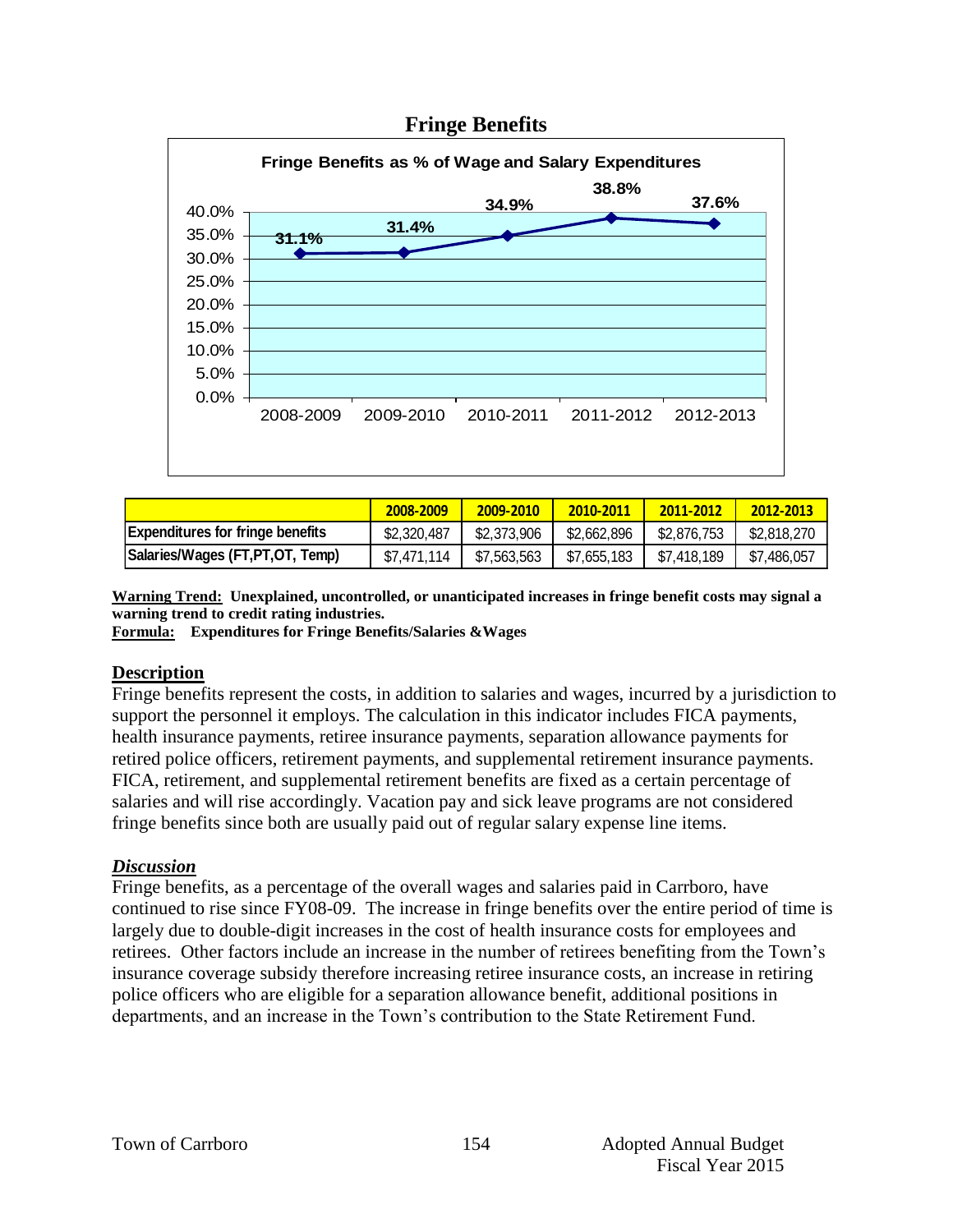

# **Municipal Employees per 1,000 Residents**

|                                           | 2008-2009 | 2009-2010 | 2010-2011 | 2011-2012 | 2012-2013 |
|-------------------------------------------|-----------|-----------|-----------|-----------|-----------|
| <b>Population</b>                         | 19.479    | 19.891    | 19.582    | 19.905    | 20,433    |
| Number of municipal employees<br>approved | 155       | 155       | 155       | 156       | 156       |

**Warning Trend: Increasing number of full-time municipal employees per (1,000) capita. Formula: Number of Municipal Employees (approved)/Population/1000**

#### **Description**

Because personnel costs are a major portion of a local government's operating budget, plotting changes in the number of employees per capita (or per thousand residents) is a good way to measure changes in expenditures. An increase in employees per capita might indicate that expenditures are rising faster than revenues that the government is becoming more labor intensive, or that personnel productivity is declining.

#### *Discussion*

The number of municipal employees per capita has remained relatively stable over the past five years. In FY 2008-09 two police officer positions were approved – one in Community Services and one in Criminal Investigations. A Systems Administrator position was added in Information Technology in FY11-12. The change in FY12-13 is based on the increase in population.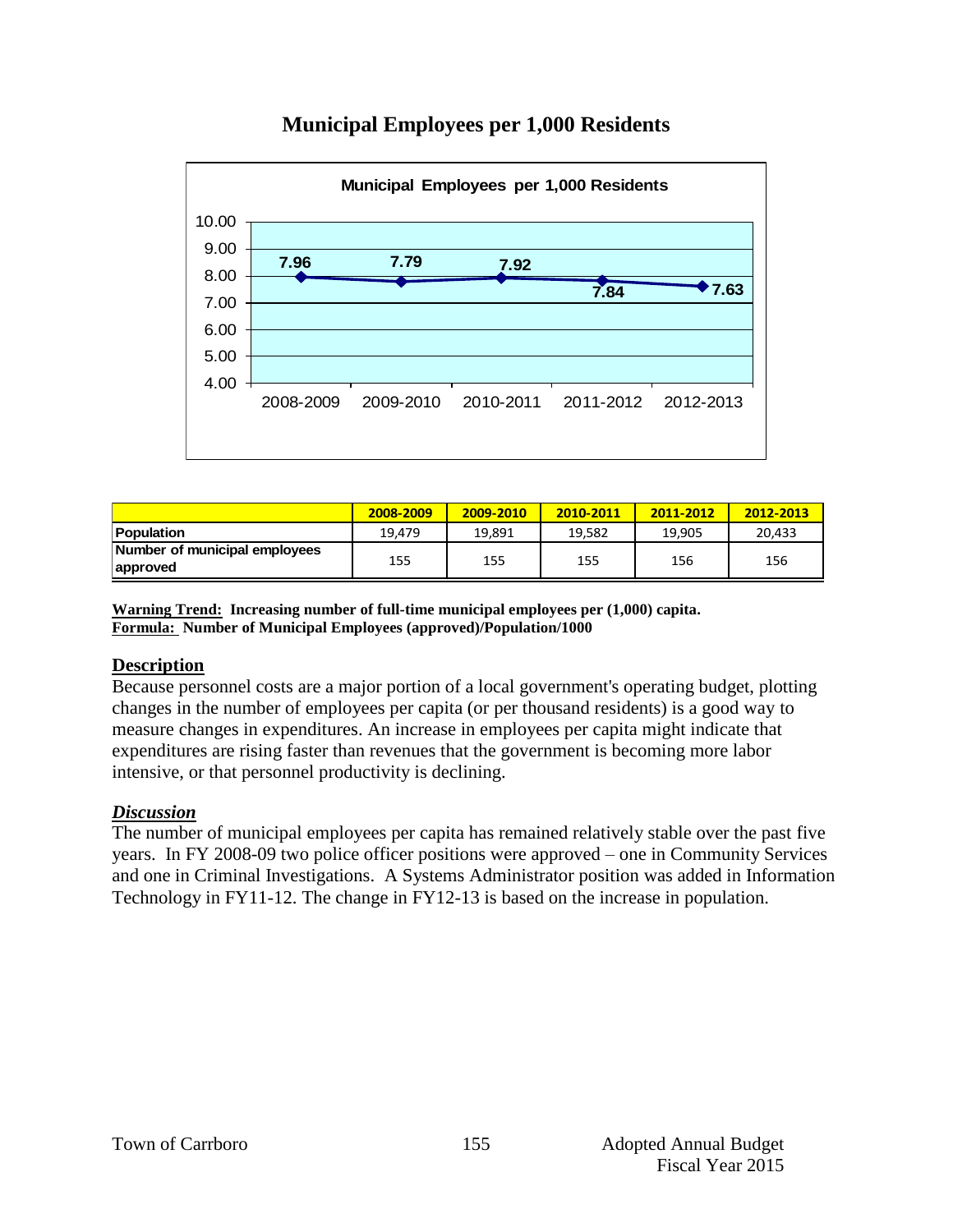# Work Force Totals Permanent Full-time Equivalent

| <b>FY</b> | <b>Board</b> | Mayor & Manager | <b>Economic</b><br>Development |     | Clerk   Management   Information   Human   Police   Fire<br><b>Services</b> | <b>Technology Resourc</b> | e |      |      | Planning | <b>Public</b><br>Works | <b>Recreation   TOTAL</b><br>& Parks |       |
|-----------|--------------|-----------------|--------------------------------|-----|-----------------------------------------------------------------------------|---------------------------|---|------|------|----------|------------------------|--------------------------------------|-------|
| 2008-09   | $\Omega$     | ◠               |                                |     | 8                                                                           |                           | 2 | 44   | 36   | 14       | 36                     | 11                                   | 155   |
| 2009-10   | $\Omega$     | ↑               |                                |     | 8                                                                           |                           | 2 | 44   | 36   | 14       | 36                     | 11                                   | 155   |
| 2010-11   | $\Omega$     | $\overline{4}$  |                                |     | 6                                                                           |                           | 2 | 44   | 36   | 14       | 36                     | 11                                   | 155   |
| 2011-12   | .5           | $\overline{4}$  | 1.5                            |     | 6.5                                                                         |                           | 2 | 44   | 36.5 | 14       | 36                     | 12.5                                 | 158.5 |
| 2012-13   | .5           | 5               | 1.5                            |     | 6.5                                                                         |                           | 2 | 42   | 36.5 | 14       | 34                     | 12.5                                 | 155.5 |
| 2013-14   | $\Omega$     | 5               | 1.5                            | 1.5 | 6.5                                                                         |                           | 2 | 41.5 | 36.5 | 14       | 35                     | 12.5                                 | 156   |
| 2014-15   | $\Omega$     | 3               | 1.5                            | 1.5 | 6.5                                                                         | 3                         | 2 | 42   | 37   | 14       | 35                     | 12.5                                 | 158   |

Note: All positions are budgeted within the General Fund

#### **Description of Position Changes**

**FY08-09 –** Add one Police Officer I in Community Services and one Police Officer II in Criminal Investigations, (effective January 2009).

**FY09-10** – No position changes.

**FY 2011-12** – IT division has been reorganized to report to the Town Manager instead of Management Services.

**FY11-12** – No position changes. Reporting changed to FTE instead of positions.

**FY 12-13** – Eliminate 4 frozen positions – Maintenance/Construction Worker, Groundskeeper, Police Officer I in Community Services, Police Officer I in Criminal Investigations. Add an Information Technology Support II position and unfreeze Planning/Zoning Specialist position. Began reporting FTEs instead of positions.

**FY13-14** – Part-time position moved from Mayor and Board of Aldermen to Town Clerk, eliminated the Animal Control Officer position and added a Solid Waste Operator in Public Works.

**FY14-15** – Convert one part-time position in Police Department and one part-time position Fire Department to full-time. Add Assistant to Town Manager position. Move Information Technology from a division within the Manager's office to a department.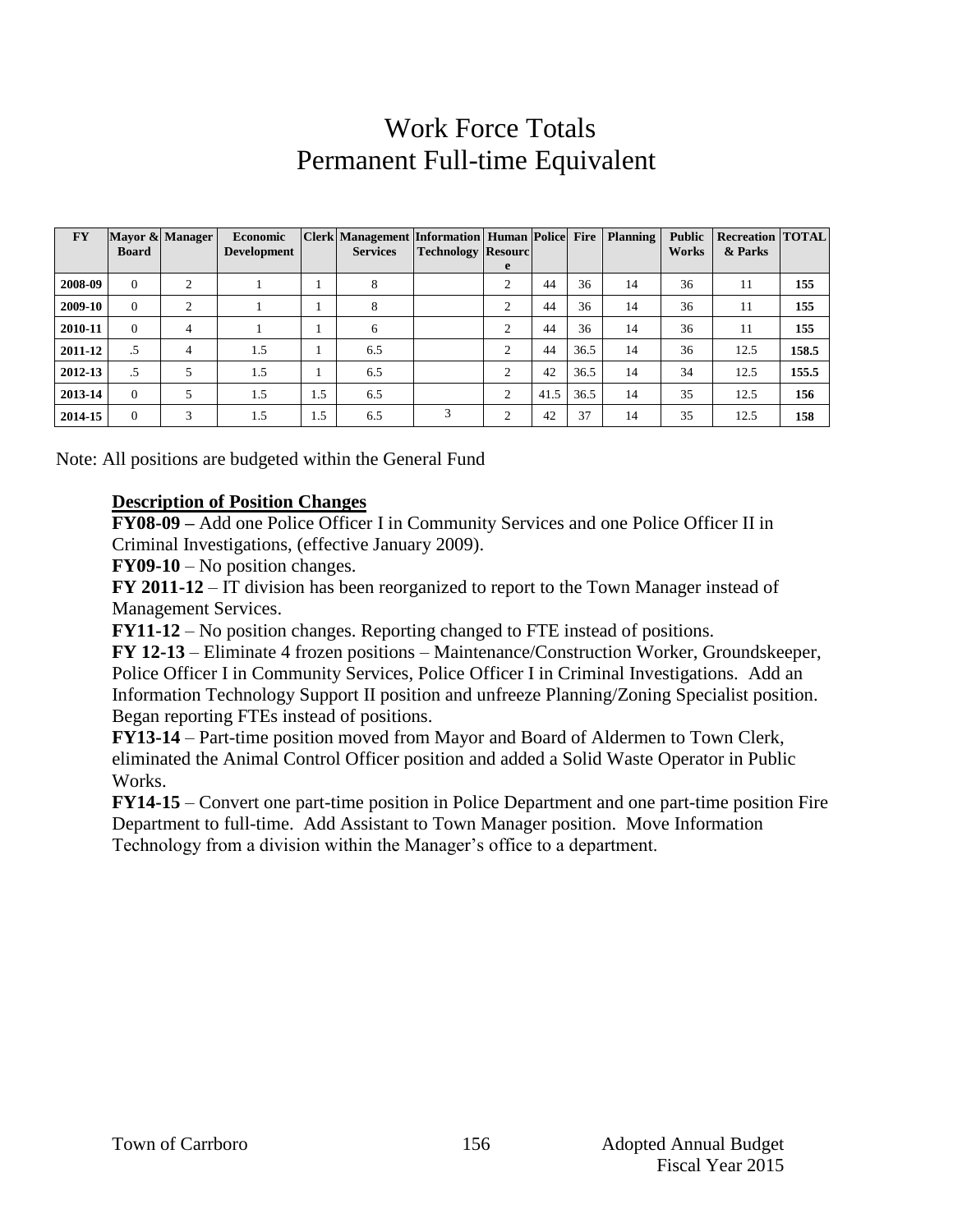#### **Operating Position Indicators**

Revenues and Expenditures have a direct impact on a town's operating position. The term "operating position" refers to a local government's ability to: (1) balance its budget on a current basis, (2) maintain reserves for emergencies, and (3) have sufficient liquidity to pay its bills on time. The primary indicator that is tracked by the Town is fund balance.

#### *Fund Balance*

As an accounting calculation, fund balance is the difference between current assets and current liabilities. Unreserved fund balance, also called "*fund balance available for appropriation,"* is the maximum amount that can be used to finance expenditures in next year's budget. Available fund balance is also considered a non-recurring financial resource that provides a local government with flexibility. Once used, it is difficult to replace. As a result, it should be protected and maintained at a reasonable level to provide for emergencies, unforeseen shortfalls in revenue, or to take advantage of unforeseen opportunities.

The Local Government Commission (LGC) considers the amount of unreserved fund balance to be one of the key indicators of the financial condition of a town. LGC, as part of the process of reviewing audited financial statements each year, calculates the amount of fund balance available for appropriation in the general fund and the amount of reserves in other funds. The LGC has an 8 percent minimum as a guideline for fund balance but this is not applicable to all governments, especially smaller governments like the Town of Carrboro. The 8 percent ratio is intended to represent  $1/12^{th}$  of a government's operating expenditures. However,  $1/12^{th}$  of a small government's budget is not considered an adequate reserve level due to the sheer small dollar amount that it reflects. The LGC uses, as its guideline for Carrboro, the average unreserved fund balance (commonly referred to as "fund balance available for appropriation (FBAA)" for units with similar populations. If a jurisdiction's unreserved fund balance falls to half of the group average, the LGC will write a letter to alert the Board of Aldermen and Town administration and to advise them that the municipality review the current level of fund balance and determine what fund balance level the municipality should have. Using the latest year available from LGC (year ending June 30, 2013), unreserved fund balance that includes designated and undesignated reserves is at 50.1% in Carrboro. This ratio is slightly higher than the 49.9% average for municipalities with populations of 10,000-49,999.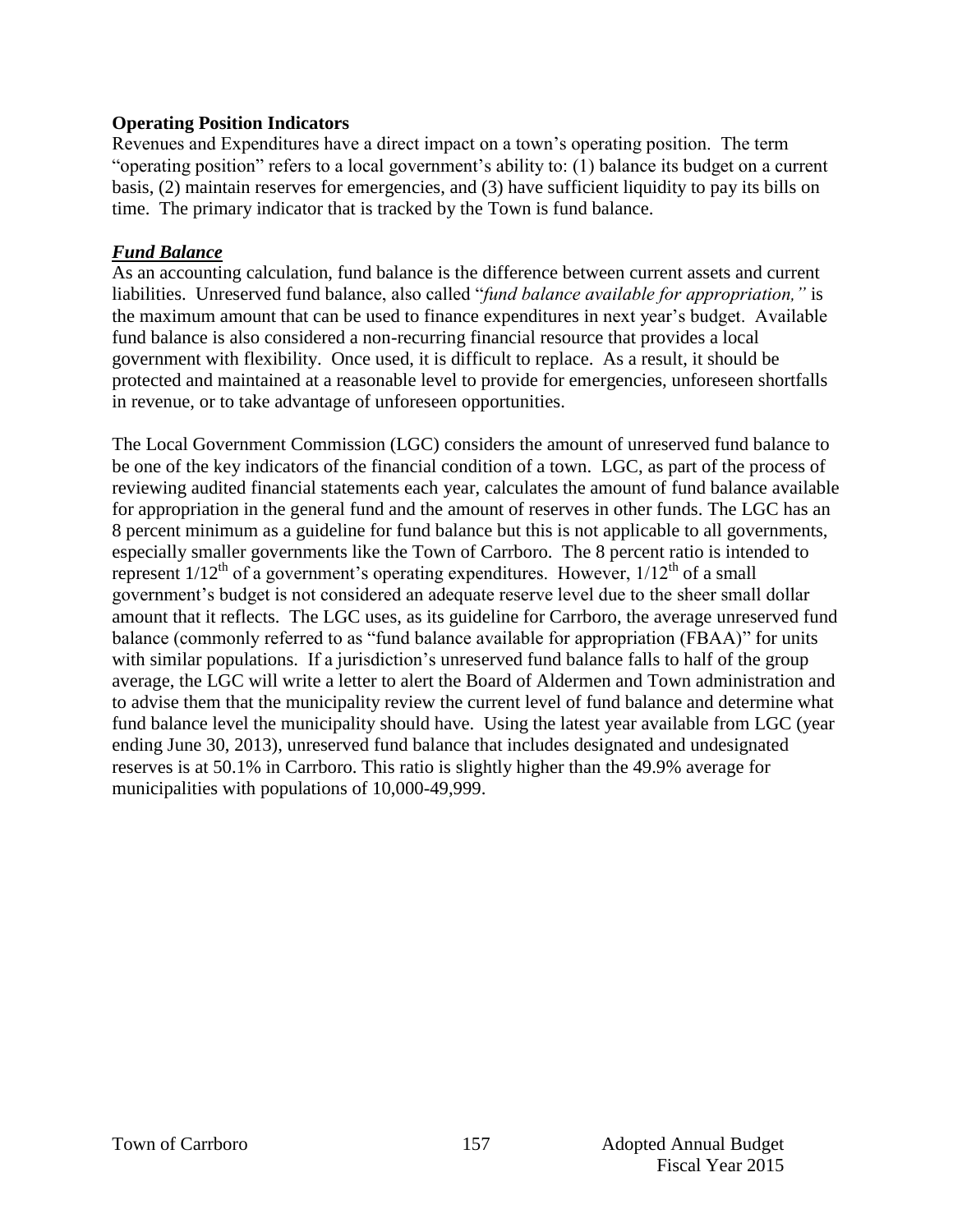

The graph above illustrates the five-year undesignated fund balance trends. The Town policy is to maintain undesignated reserves within a range of 22.5% to 35% as in its financial policy on fund balance.

#### **Debt / Liability Indicators**

Another large expenditure that credit rating industries monitor is the debt load. Debt is an obligation resulting from the borrowing of money. Under favorable conditions, debt:

- $\mathcal{R}$  Is proportionate in size and growth to the government's tax base,
- $\mathcal{R}$  Does not extend past the facilities useful life which it finances,
- $\mathcal{R}$  Is not used to balance the operating budget,
- $\mathcal{R}$  Does not put excessive burdens on operating expenditures, and
- $\mathcal{R}$  Is not so high as to jeopardize the credit rating.

The Board has approved a debt policy that addresses guidelines and restrictions affecting the amount, issuance, process, and type of debt issued by a governmental entity. The policy also requires Town staff to monitor various debt ratios that are used to evaluate ability to repay as well as the government's capacity to incur debt (see Town's fiscal policies within the Community and Organizational Profile section). The Town's debt structure primarily consists of installment financing and GO bond debt to support its capital improvements and equipment and vehicle replacements. Debt load is a large expenditure that credit rating industries monitor.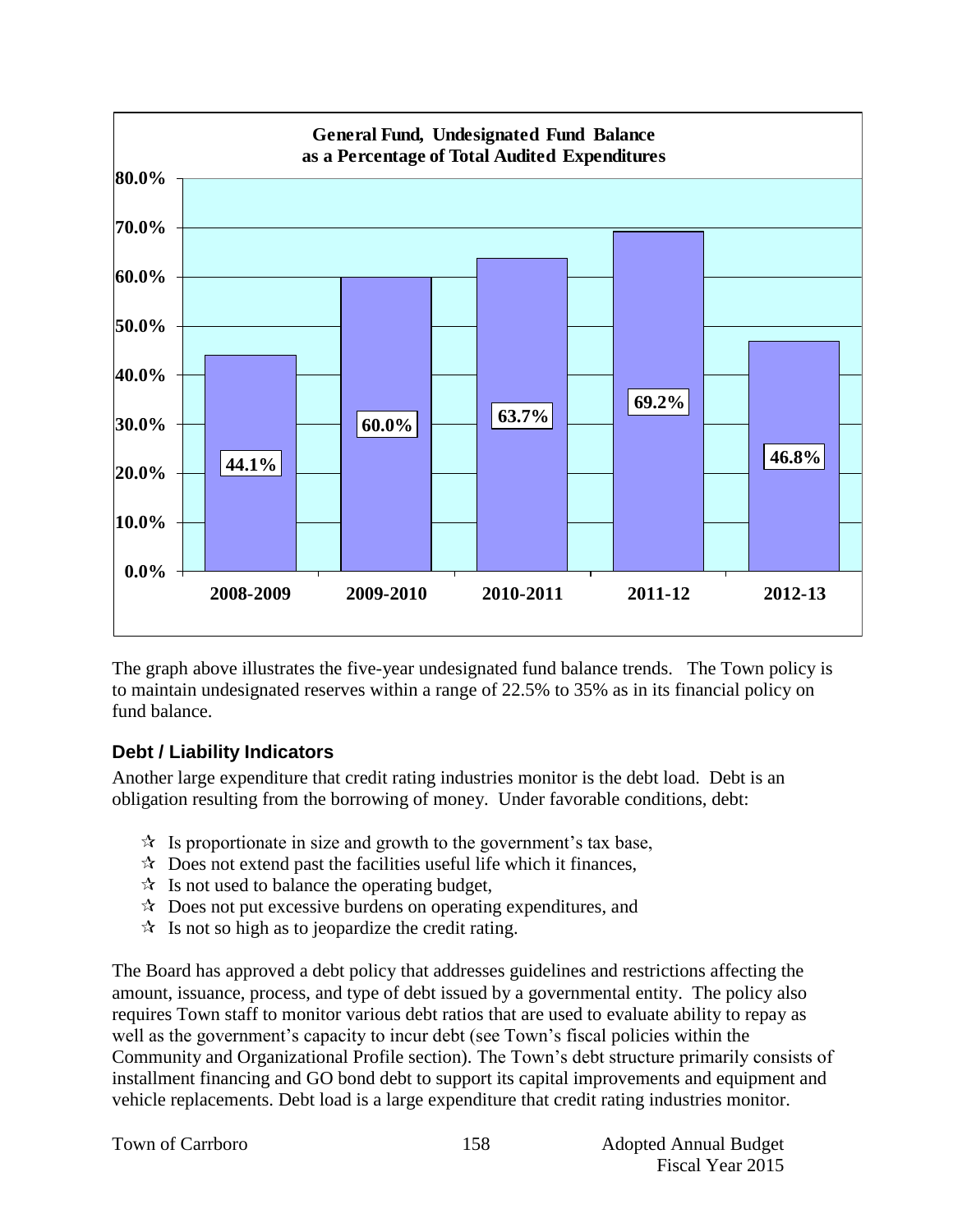Debt ratios are considered by the LGC and credit rating agencies to ascertain the fiscal health of a municipality. High debt ratios may adversely affect the ability of the Town to obtain the lowest possible interest rate when borrowing funds.

One measure of a unit's debt capacity is debt expressed in terms of assessed or market valuation. It is important to note, however, the Town's

| <b>Town of Carrboro, North Carolina</b>              |                 |  |  |  |  |  |  |  |
|------------------------------------------------------|-----------------|--|--|--|--|--|--|--|
| <b>Computation of Legal Debt Margin</b>              |                 |  |  |  |  |  |  |  |
| June 30, 2013                                        |                 |  |  |  |  |  |  |  |
| Total assessed valuation at June 30, 2013            | \$2,003,172,468 |  |  |  |  |  |  |  |
| Debt limit – eight percent $(8\%)$ of assessed value | 160,253,797     |  |  |  |  |  |  |  |
| Amount of debt applicable to debt limit              |                 |  |  |  |  |  |  |  |
| Net Bonded Debt                                      | 8,044,437       |  |  |  |  |  |  |  |
| Legal Debt Margin                                    | 152,209,360     |  |  |  |  |  |  |  |

debt is far below the legal limit in the NC General Statutes (GS 159-55) that limits net debt to eight percent (8%) or less of a local government's total property valuation. Outstanding debt in most governmental units falls well below this limit, and typically ranges from about 1% to 4% for most governments. The legal margin or the maximum amount of outstanding debt allowable by law, based on the June 30, 2013 audited valuation is \$152,209,360.

Debt service, annual interest and principal payments, can be a major part of a government's fixed costs, and its increase may indicate excessive debt and fiscal strain; credit firms consider debt exceeding 20% of operating revenues as a potential problem. Ten percent is considered acceptable (footnote1). The North Carolina Local Government Commission (LGC) advises that a heavy debt burden may be evidenced by a ratio of General Fund Debt Service to General Fund Expenditures exceeding 15%. The Town will maintain this ratio at or below 12%, considering this to be a moderate level of debt. In the last audited year, the Town shows that debt expenditures are approximately 6.5% of the total expenditures for the year ending June 30, 2013. The Five-Year Plan shows the percentage of debt service expenditures remaining at or below this level.

 1 "Evaluating Financial Condition, A Handbook for Local Government," ICMA, Sanford M. Groves and Maureen Godsey Valente, pp 83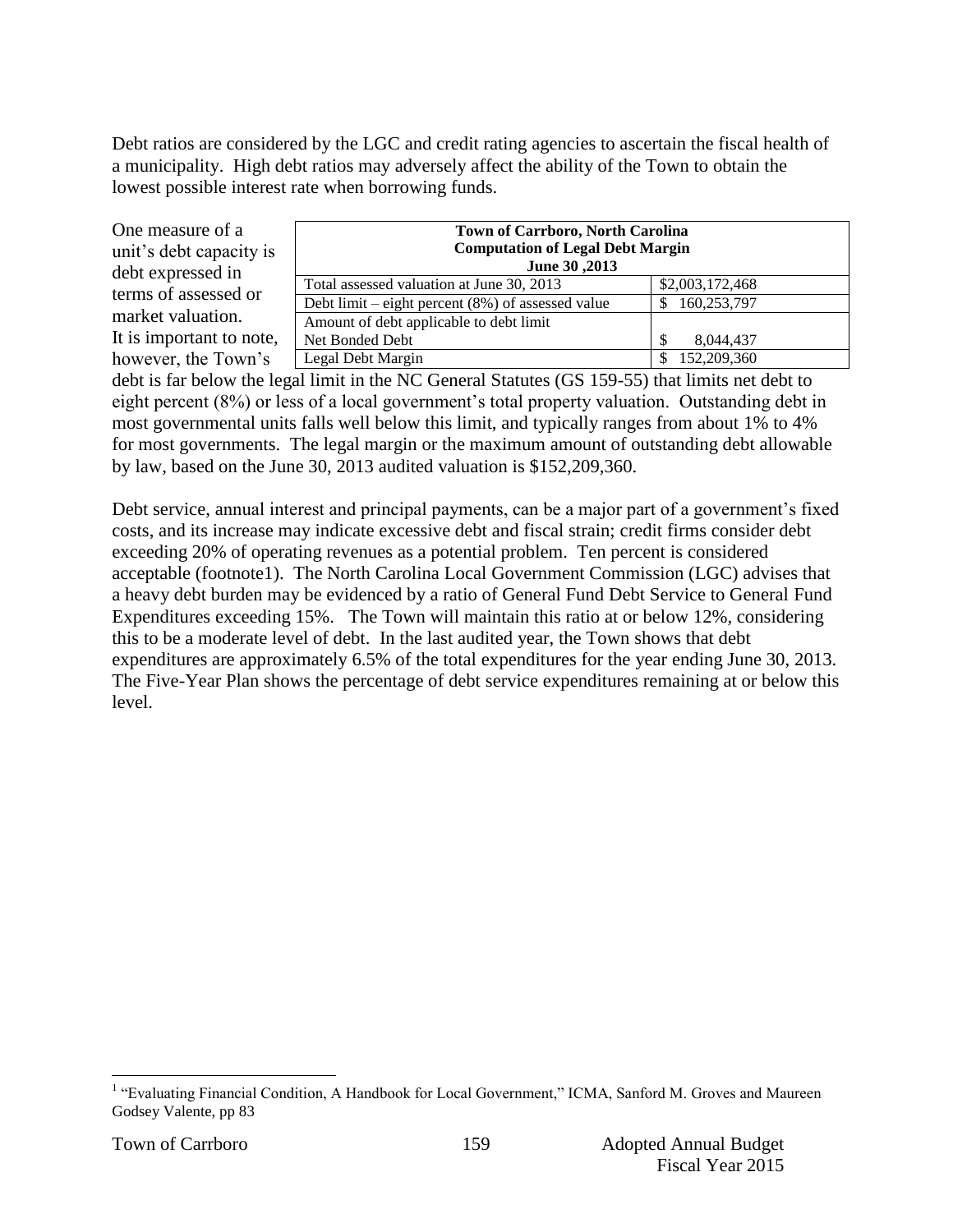#### **Long-Term Debt**



|                  | 2008-2009       | 2009-2010       | 2010-2011       | 2011-2012       | 2011-2012       |
|------------------|-----------------|-----------------|-----------------|-----------------|-----------------|
| Long-Term Debt   | \$6,996,943     | \$9,650,641     | \$8,909,304     | \$7,995,219     | \$8,044,436     |
| <b>Property</b>  |                 |                 |                 |                 |                 |
| <b>Valuation</b> | \$1,581,966,677 | \$1,915,872,793 | \$1,939,126,061 | \$1,972,777,796 | \$2,003,172,468 |

**Warning Trend: Increasing ratio of long-term debt to total property valuation. Formula: Long-term Debt/Total Property Valuation.**

#### *Description*

The definition of debt considered by rating agencies is generally limited to bonded debt because of the fact that this debt is backed by the full faith and credit of the town which is represented by the Town's property valuation. However, given that all debt by the Town is considered a fixed cost and property taxes are the primary revenue source for the Town, the analysis of debt above includes long-term installment financing for infrastructure and land as well as equipment and vehicle debt. An increase in total long-term debt as a percentage of taxable assessed valuation can mean that the government's ability to repay debt is diminishing - assuming that the government depends on the property tax to repay its debts.

Standard and Poor's (S&P) reviews the level of long-term debt, recognizing that accelerated debt issuance can overburden a municipality. However, S&P also recognizes that a low debt profile may not be a positive credit factor since it may indicate underinvestment in capital facilities. Investment in public infrastructure is believed to enhance the growth prospects of the private sector.

#### **Discussion**

For municipalities comparable to Carrboro (populations ranging from 10,000 to 24,999), the average debt-to-assessed valuation ratio (computed by the Local Government Commission) in FY12-13 was .283 percent; a high level is considered 1.506 percent. The debt-to-assessed valuation ratio for Carrboro in the last audited year was .344 percent, which is higher than the average valuation for jurisdictions of similar size but well below the high valuation. The LGC includes authorized but unissued debt in its debt ratio formula. The graph above reflects the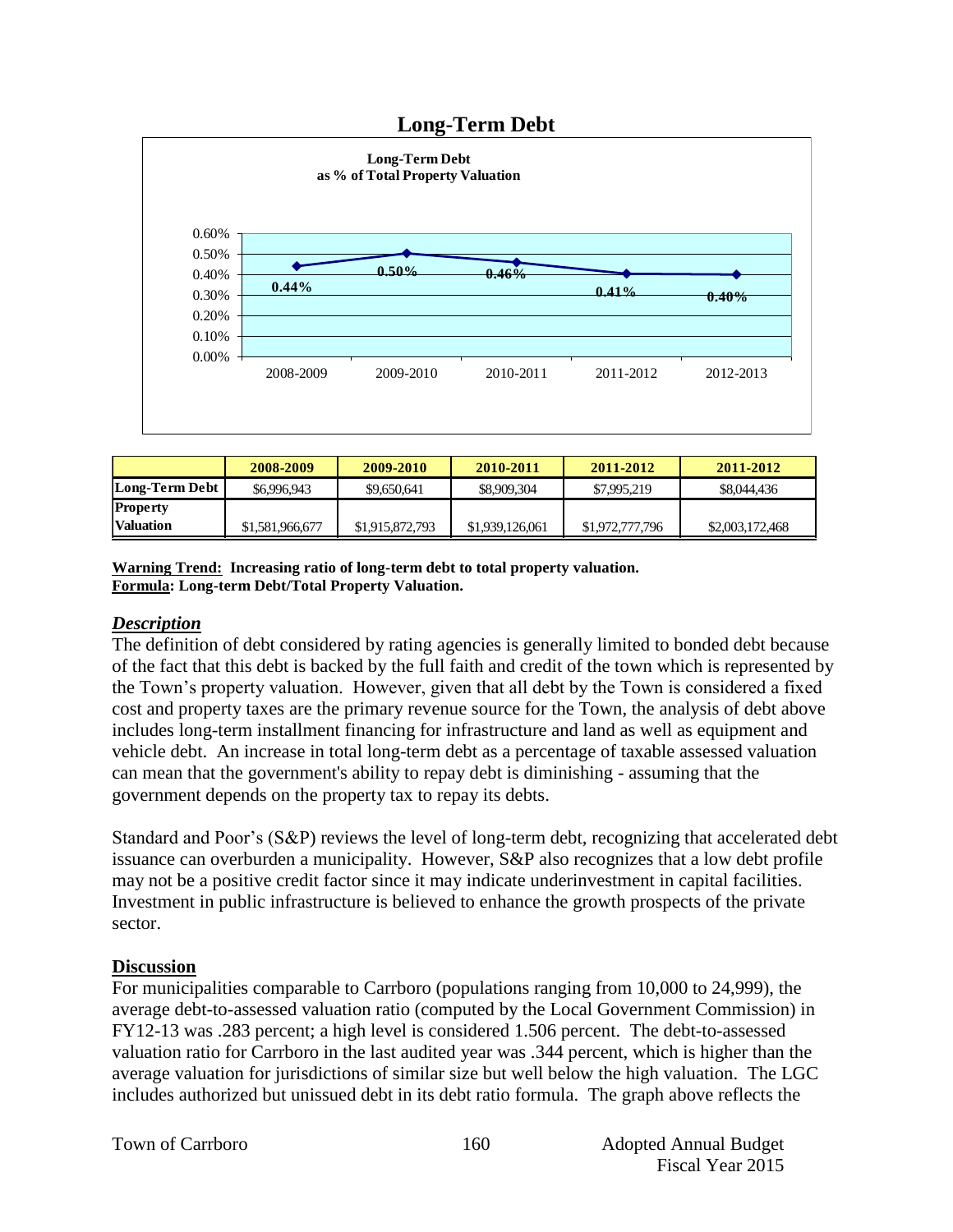historical perspective that credit-rating agencies and audit reports consider; only issued debt is calculated in the debt ratio and thus Town debt ratios in the presented graphs are slightly different.



#### *Debt per Capita*

Debt can also be monitored on a per capita basis. It is especially useful for communities that do not rely heavily on property taxes and that cannot easily compute a substitute revenue base for comparison (footnote2). This is an indicator that is monitored by the LGC and is useful for comparison with other similar jurisdictions. The average for comparable jurisdictions in FY12- 13 was \$271 per capita; \$1,656 per capita is considered a high ratio. According to the LGC, the Town's ratio of outstanding general obligation bond debt which includes authorized and unissued general obligation bond debt and installment purchase debt is \$352 per capita. The graph above shows a lower per capita figure that is based on different assumptions than LGC. This figure is adjusted for inflation, relies on actual audited valuation, and does not include authorized but unissued debt. However, the message is the same as the LGC; the outstanding debt owed (principal) is increasing. In FY09-10, the Town financed the construction of the northern area fire substation, adding to outstanding debt. The decrease in FY10-11 is due to lease-purchase of fewer vehicles and equipment as well as a decrease in population. In FY11-12 the decrease is due to the expiration of lease-purchase commitments and debt. The decrease in FY12-13 is due to the payoff of several loans.

 $\overline{a}$ 

 $2^{2}$  Evaluating Financial Condition, A Handbook for Local Government," ICMA, Sanford M. Groves and Maureen Godsey Valente, pp 81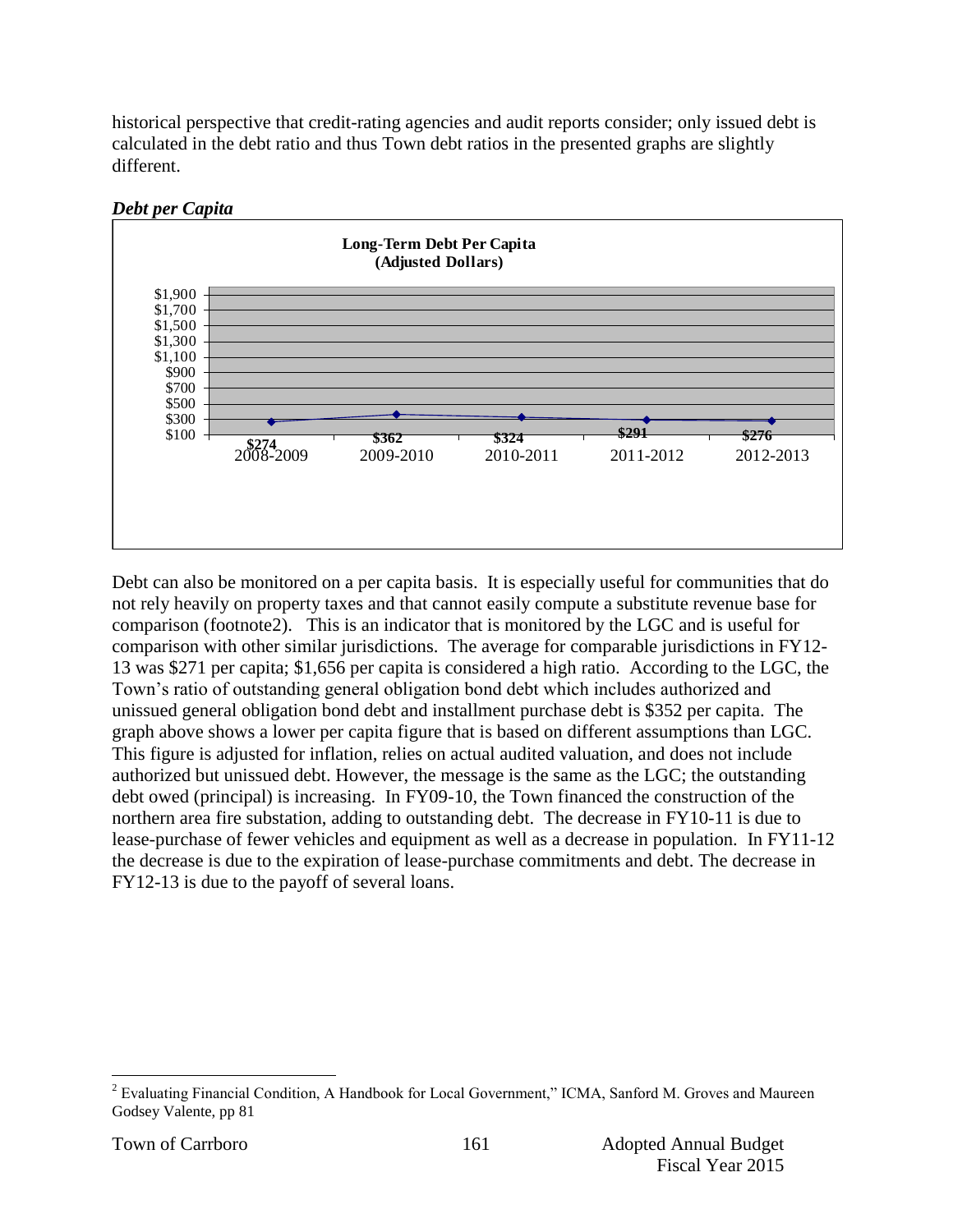### **Debt Service**



|                      | 2007-08      | 2008-2009    | 2009-2010    | 2010-2011    | 2011-2012    | 2012-2013    |
|----------------------|--------------|--------------|--------------|--------------|--------------|--------------|
| <b>Debt Service</b>  | \$1,360,897  | \$1,427,902  | \$1,477,718  | \$1,511,630  | \$1,360,087  | \$1,183,033  |
| <b>Net Operating</b> |              |              |              |              |              |              |
| <b>Revenue</b>       | \$17,016,278 | \$17,427,662 | \$17,476,112 | \$18,083,033 | \$18,714,317 | \$18,975,247 |

**Warning Trend: Increasing debt service as a percentage of operating revenue. Formula: Debt Service/Operating Revenue**

#### **Description**

Debt service is defined here as the amount of principal and interest that a local government must pay each year on its long-term debt plus the interest it must pay on short-term debt. Increasing debt service reduces expenditure flexibility by adding to the government's obligations. According to the ICMA, debt service under 10 percent of net operating revenue is considered acceptable while anything approaching 20 percent is considered excessive. Debt service can be a major part of a government's fixed costs, and increases may indicate excessive debt and fiscal strain.

#### *Discussion*

Debt service as a percentage of operating revenue has risen from FY08-09 to FY09-10 due to increased financing of vehicles, equipment, the new fire station, and bond funded sidewalk and greenways construction.

The graph shows that debt expenditures are approximately 6.25 percent of net operating revenues in FY12-13. This ratio, while different in focus than the Town's debt policy which monitors debt service as a percentage of expenditures, tells a similar story of relatively stable debt service that is below the stated ceiling of 12%. In January 2013 the Town issued \$4.6 million of general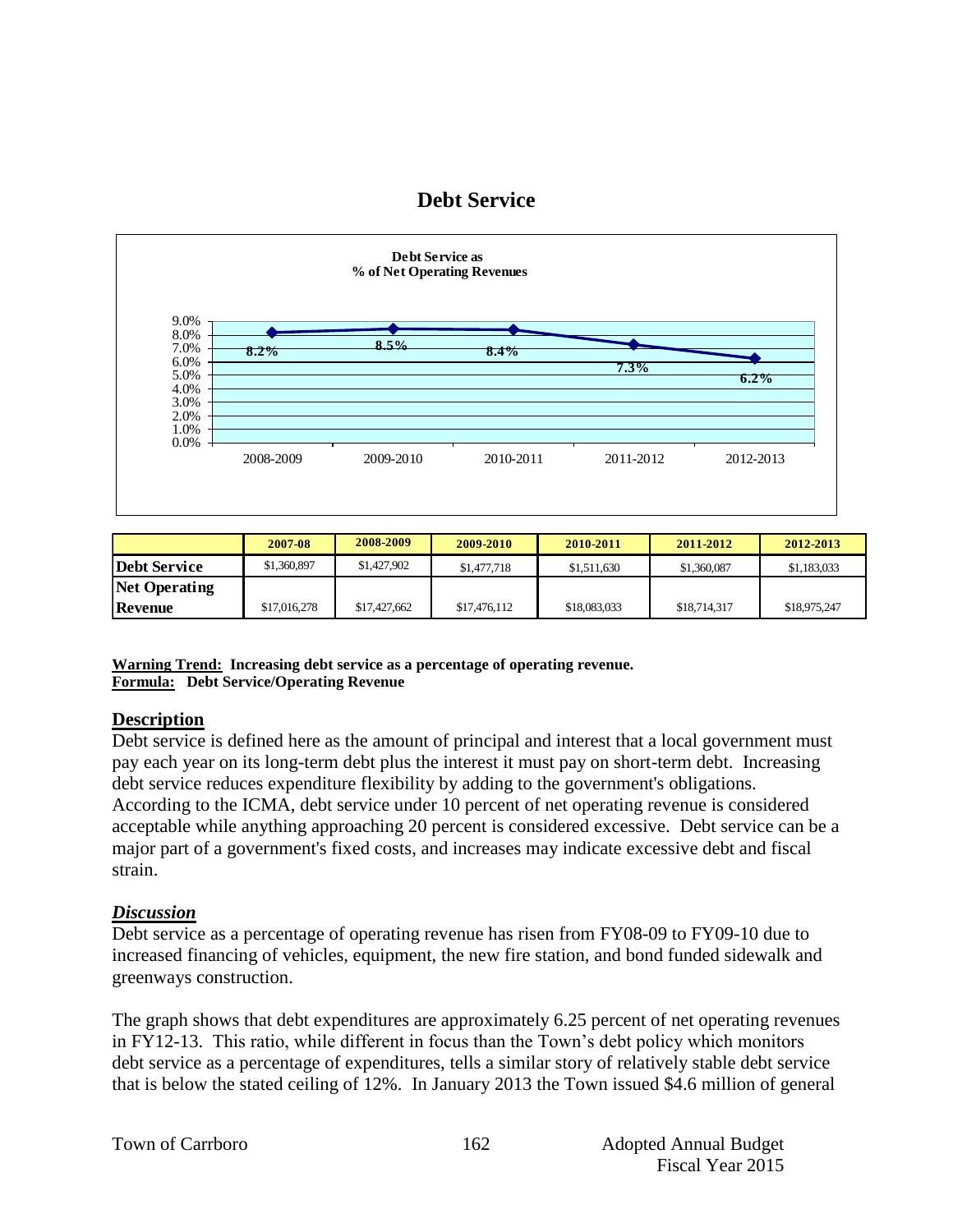obligation bonds which required principal and interest payment beginning in FY 2013-14. Even with these added expenses, the debt was reduced by the retirement of other loans.



## **Overlapping Debt**

|                               | 2008-09       | 2009-10       | 2010-11       | 2011-12       | $2012 - 13$  |
|-------------------------------|---------------|---------------|---------------|---------------|--------------|
| Carrboro Debt                 | \$26,107      | \$0           | \$0           | \$5,405,219   | \$4,600,000  |
| <b>Orange County Debt</b>     | \$121,415,000 | \$112,520,000 | \$103,490,000 | \$95,520,000  | \$86,205,000 |
| <b>Total Overlapping Debt</b> | \$121,441,107 | \$112,520,000 | \$103,490,000 | \$100,925,219 | \$90,805,000 |

**Warning Trend: Increasing overlapping debt as a percentage of total assessed property valuation. Formula: Carrboro Long-Term Debt Plus Orange County Long-Term Debt/Carrboro Assessed Property Valuation**

#### **Description**

Overlapping debt is the net direct bonded debt of another jurisdiction that is issued against a tax base within part or all of the boundaries of the community. The level of overlapping debt is only that debt which is applicable to the property shared by the two jurisdictions. The overlapping debt indicator measures the ability of the community's tax base to repay the debt obligations issued by all of its governmental and quasi-governmental jurisdictions.

#### *Discussion*

The overlapping debt ratio does not present any warning signs. Since FY2008-09, the overlapping debt rate for Orange County has decreased.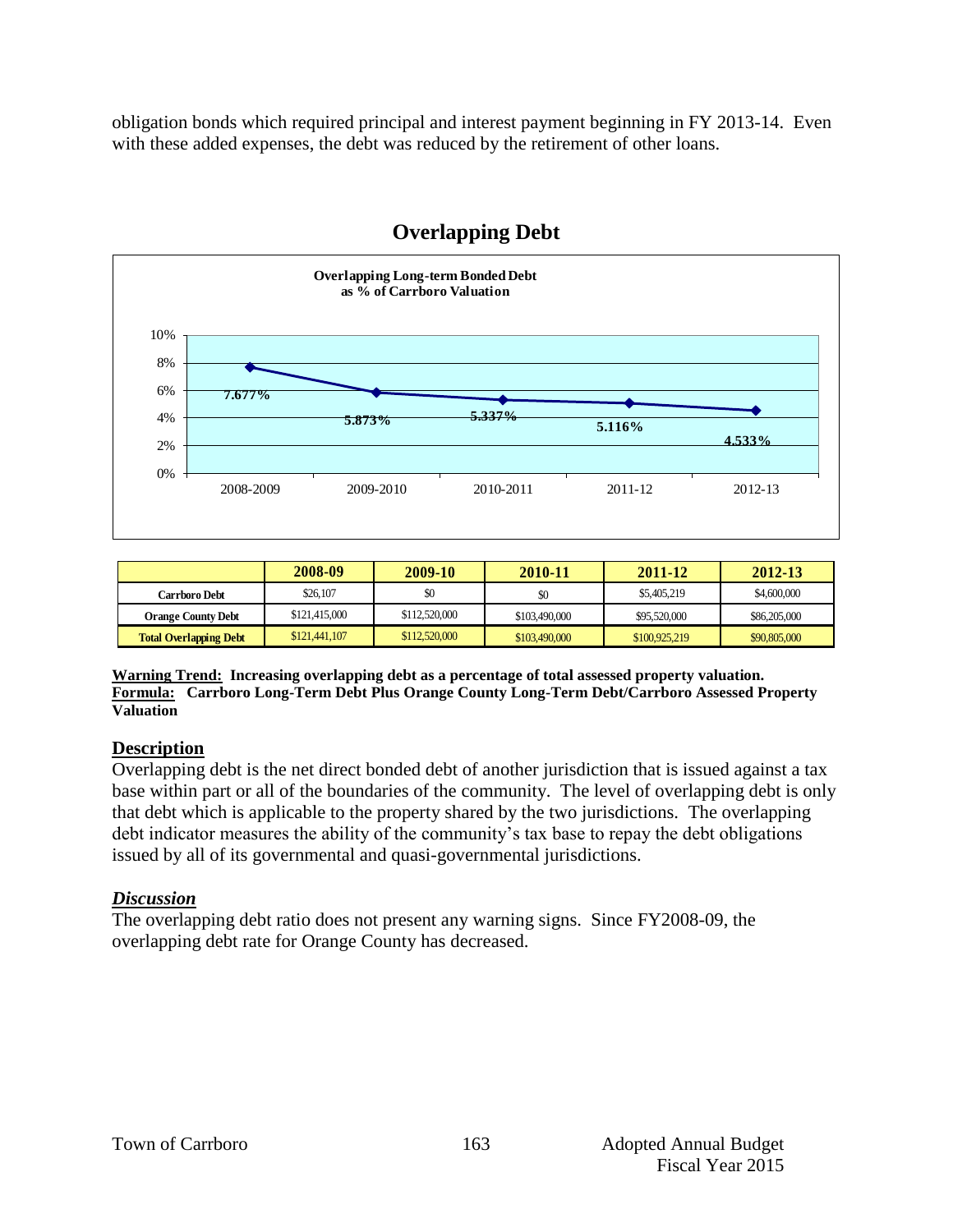# **Current Town Financial Condition**

The Town's current financial condition is very strong. The Town has consistently maintained a fund balance exceeding 35% of total expenditures. At June 30, 2013 the Town had an unassigned and assigned fund balance of 50.3% of total expenditures. In six of the last eight years through the FY 2014-15 recommended budget, the Town has been able to maintain service levels without a property tax increase.

# **Future Trends**

The Town makes projections about future costs based on the most recent adopted budget and the Capital Improvements Plan (CIP). This is a tool for reflecting trends rather than actual revenues, expenditures, and tax rates. The five-year plan is designed to show the tax rate impact of town services over the long-term if growth continues at the current rates assumed in the model. The projections contained in the plan are best estimates based upon current information and the assumptions outlined within this section. The model is built with a fund balance objective of maintaining undesignated fund balance levels at a minimum of twenty-two and one-half percent (22.5%) of budgeted expenditures. The Town Manager's goal is to keep tax rates at the lowest possible level while continuing to provide a high level of services. The assumptions built into this model are very conservative, projecting slow growth in the revenue base while continuing to fund expenditures at historical levels or higher, creating a budgetary gap that in the model, is filled by anticipated revenue increases.

#### *Revenues*

The five-year projected tax rates in past years have been significant but have not generally materialized at projected levels. This has been due primarily to lower overall spending, and lower debt services costs associated various capital projects and vehicle financing due to lower interest rates, and changes in timing of capital projects (such as the fire substation, land acquisition, and parking lot purchases). In January 2013, the Town issued \$4.6 million of general obligation bonds for the construction of sidewalks and greenways.

In addition to property and sales tax revenues, the Town includes projections for certain intergovernmental revenues collected by the state that are distributed to local governments based upon a formula. These intergovernmental revenues include utility franchise, telecommunications sales tax, and natural piped gas taxes. The Town also receives occasional grant funding for specific projects or programs.

Fund balance is used to balance the budget and to minimize tax increases. Budgets are balanced with the goal of maintaining the undesignated fund balance within the range of 22.5% to 35% of total expenditures. Undesignated fund balance was 50.3% of total expenditures on June 30, 2013. This reflects a healthy fund balance level above the established policy that may provide some options to offset some of the committed capital costs in future years.

Below is a summary projected property tax rates and general fund revenues through FY 2018-19.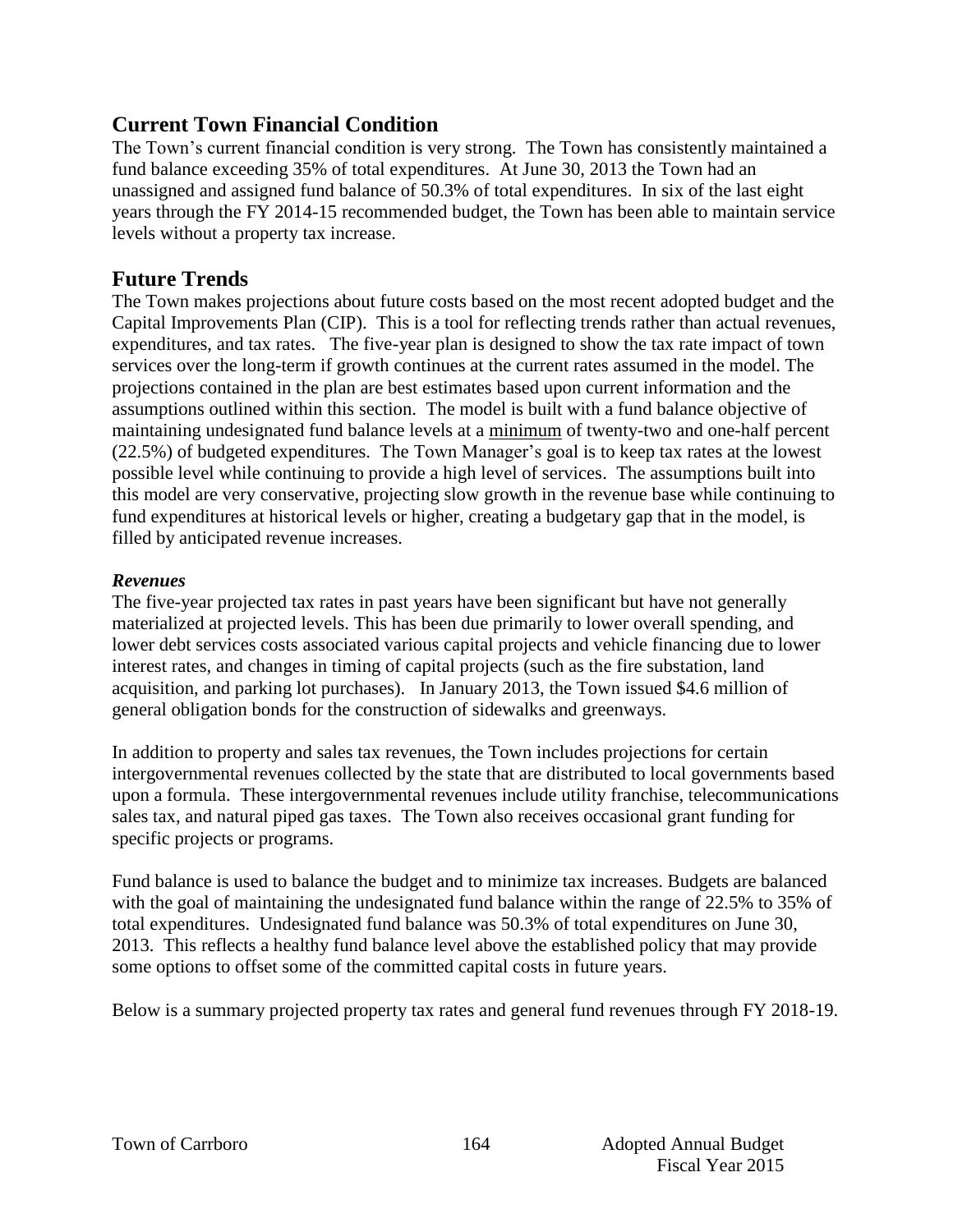|                                                    | 2012-13                     | 2013-2014                   | 2014-2015             | 2015-2016                  | 2016-2017        | 2017-2018        | 2018-2019        |
|----------------------------------------------------|-----------------------------|-----------------------------|-----------------------|----------------------------|------------------|------------------|------------------|
|                                                    | <b>Actual</b>               | <b>Adopted Budget</b>       | <b>Adopted Budget</b> |                            |                  | Projected        |                  |
| ESTIMATED VALUE PER ONE<br><b>CENTLEVY</b>         | 203,589                     | 201,164                     | 201,289               | 203,241                    | 207,305          | 211,452          | 215,681          |
| <b>REQUIRED RATE PER \$100</b><br><b>VALUATION</b> | 58.94                       | 58.94                       | 58.94                 | 58.94                      | 58.94            | 58.94            | 58.94            |
| <b>GENERAL FUND REVENUES</b>                       |                             |                             |                       |                            |                  |                  |                  |
| AD VALOREM TAXES                                   | $\mathcal{S}$<br>11,754,299 | 11,979,989<br><sup>\$</sup> | \$<br>12,166,764      | $\mathbb{S}$<br>12,531,767 | \$<br>12,907,720 | \$<br>13,294,952 | \$<br>13,693,800 |
| <b>LOCAL SALES TAX</b>                             | 3,427,678                   | 3,325,816                   | 3,371,537             | 3,472,683                  | 3,576,864        | 3,684,170        | 3,794,695        |
| <b>OTHER TAXES/LICENSES</b>                        | 461.014                     | 536,046                     | 519,728               | 535,320                    | 551,379          | 567,921          | 584,958          |
| <b>UNRESTRICTED</b><br><b>INTERGOVERNMENTAL</b>    | 952,396                     | 887.144                     | 900,554               | 918,565                    | 936,936          | 955,675          | 974,789          |
| <b>RESTRICTED</b><br><b>INTERGOVERNMENTAL</b>      | 585,672                     | 604,909                     | 596.959               | 608.898                    | 621,076          | 633,498          | 646,168          |
| <b>FEES AND PERMITS</b>                            | 1,257,954                   | 1,226,295                   | 1,336,731             | 1,403,568                  | 1,473,746        | 1,547,433        | 1,624,805        |
| <b>SALES AND SERVICES</b>                          | 260.901                     | 233,145                     | 233,145               | 244,802                    | 257,042          | 269.894          | 283,389          |
| <b>INTEREST EARNINGS</b>                           | 11.565                      | 7,036                       | 7.036                 | 7.177                      | 7.320            | 7.467            | 7,616            |
| <b>OTHER REVENUES</b>                              | 108,206                     | 147,106                     | 175.153               | 182.159                    | 189,445          | 197.023          | 204,904          |
| <b>LEASE PURCHASE PROCEEDS</b>                     | 397,320                     | 745,176                     | 745,176               | 750,000                    | 750,000          | 750,000          | 750,000          |
| <b>OTHER TRANSFERS</b>                             | 176.945                     | 176,945                     | 176,945               | 376.945                    | 376,945          | 376,945          | 376,945          |
| <b>FUND BAL APPROP</b>                             | 0                           | 866,048                     | 1,084,075             | 1,149,463                  | 1,322,297        | 1,530,618        | 1,589,232        |
| <b>GENERAL FUND TOTAL</b><br><b>REVENUES</b>       | 19,393,951<br>\$            | \$<br>20,735,656            | 21,313,803<br>S       | 22,181,347<br>\$           | \$<br>22,970,772 | 23,815,596<br>S  | 24,531,301<br>S  |

Assumptions used in revenue projections are as follows:

| Ad Valorem Tax Base             | 3% per year thereafter                       |
|---------------------------------|----------------------------------------------|
| Local Sales Tax                 | 23% per year                                 |
| <b>Other Taxes and Licenses</b> | 3% per year                                  |
| Unrestricted Intergovernmental  | 2% per year                                  |
| Restricted Intergovernmental    | 2% per year                                  |
| Fees and Permits                | 5% per year                                  |
| Sales and Services              | 5% per year                                  |
| Interest Earnings/Other Revenue | 2% per year                                  |
| Lease Purchase Proceeds         | Assumes level amount each year               |
| <b>Other Transfers</b>          | Fire debt service and storm water management |
| Fund Bal Appropriated           | All other Fund Balance appropriated per      |
|                                 | financial policy.                            |

#### *General Fund Operating Expenditures*

Personnel costs represent over half of the budget, which underscores the nature of government as a service industry and the primary asset is the people who work for it. Consequently, the fiveyear plan is impacted by assumptions regarding employee salaries and related expenses. For FY 2014-15 the Town has 158 full-time equivalent positions with no additional positions projected in future years. The assumptions within the plan assume an average 2% increase in salaries and a 10% increase in fringe benefits.

The five-year plan generally shows operating expenditures at rates that mirror historical trends and commitments of the Town for specific policy or capital initiatives.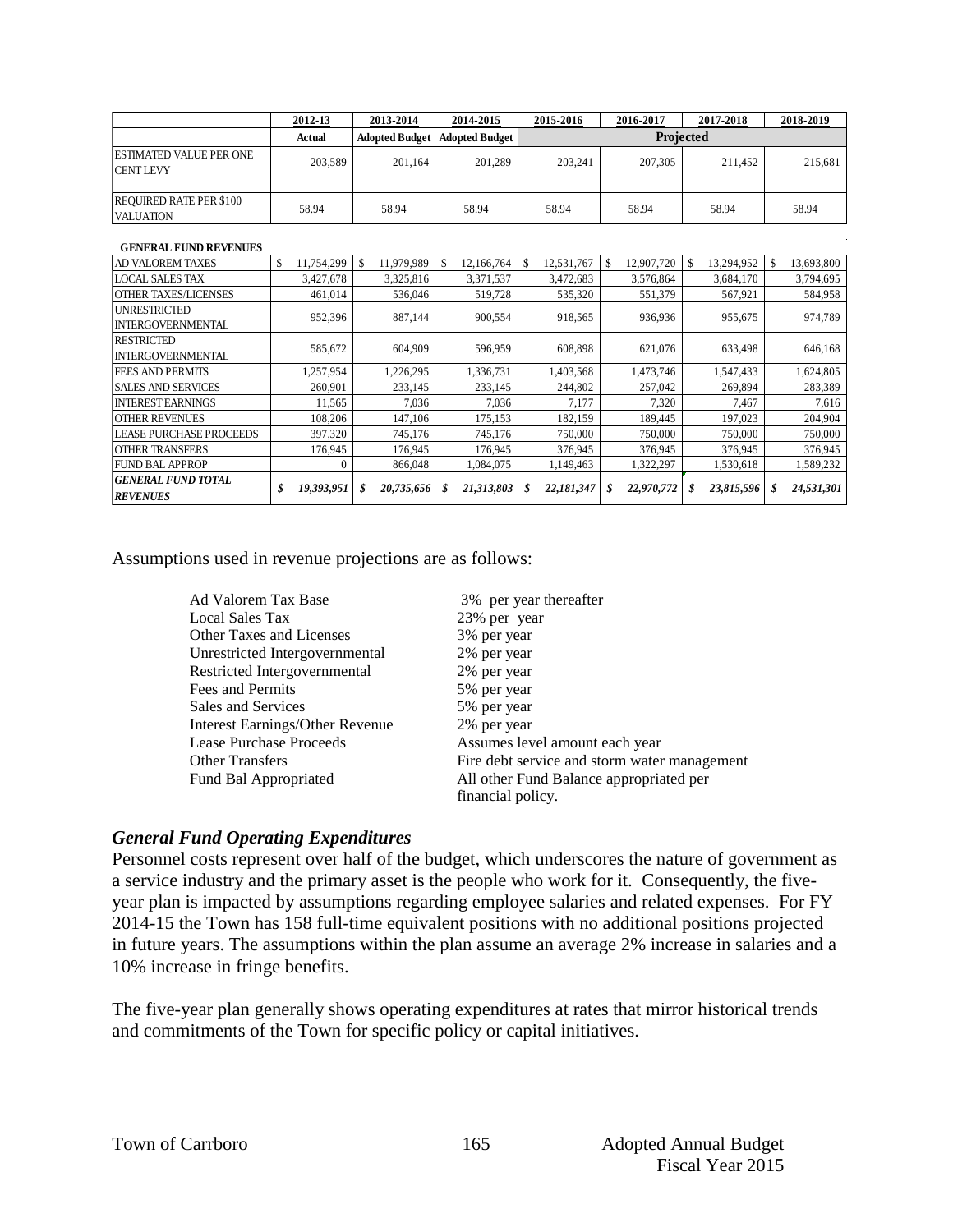|                                    |    | 2012-13    |    | 2013-2014             | 2014-2015             | 2015-2016       | 2016-2017        | 2017-2018        |    | 2018-2019  |
|------------------------------------|----|------------|----|-----------------------|-----------------------|-----------------|------------------|------------------|----|------------|
|                                    |    |            |    |                       |                       |                 |                  |                  |    |            |
| <b>GENERAL FUND</b>                |    | Actual     |    | <b>Adopted Budget</b> | <b>Adopted Budget</b> |                 | Projected        |                  |    |            |
| <b>SALARY/WAGES</b>                | \$ | 7,558,826  | S  | 8,185,843             | 9,298,411             | \$<br>9,484,380 | \$<br>9,674,067  | 9,867,548        |    | 10,064,899 |
| <b>FRINGE BENEFITS</b>             |    | 2,691,211  |    | 3,023,792             | 3,193,533             | 3,512,886       | 3,864,175        | 4,250,592        |    | 4,675,652  |
| <b>TOTAL PERSONNEL</b>             | \$ | 10,250,039 | \$ | 11,209,635            | 12,491,944            | 12,997,266      | \$<br>13,538,242 | \$<br>14,118,141 |    | 14,740,551 |
|                                    |    |            |    |                       |                       |                 |                  |                  |    |            |
| <b>GEN OPERATING COSTS</b>         | S  | 3,447,498  | -S | 4,409,607             | 3,973,936             | \$<br>4,093,154 | \$<br>4,215,949  | \$<br>4,342,427  |    | 4,472,700  |
| <b>AFFORDABLE HOUSING</b>          |    | 63,524     |    | 64,524                | 35,000                | 36,050          | 37,132           | 38,245           |    | 39,393     |
| <b>GOV'NANCE SUPPORT</b>           |    | 99.011     |    | 204,944               | 250,867               | 258,393         | 266,145          | 274,129          |    | 282,353    |
| <b>LANDFILL FEES</b>               |    | 413,783    |    | 305,776               | 299,420               | 314,391         | 330,111          | 346,616          |    | 363,947    |
| <b>TRANSPORTATION COSTS</b>        |    | 1,286,714  |    | 1,396,423             | 1,472,520             | 1,546,146       | 1,623,453        | 1,704,626        |    | 1,789,857  |
| <b>HUMAN SERVICES</b>              |    | 150.740    |    | 175,000               | 200,000               | 210,000         | 220,500          | 231,525          |    | 243,101    |
| TRANSFERS TO OTHER FUNDS,<br>MISC. |    | 300,700    |    | 136,704               | 136,704               | 200,000         | 200,000          | 200,000          |    | 200,000    |
| <b>TOTAL OPERATING COSTS \\$</b>   |    | 5,761,970  |    | 6,741,328 \$          | 6,368,447             | 6,658,134       | 6,893,289        | 7,137,569        | -S | 7,391,351  |

The expenditure assumptions are:

| <b>Salary and Wages</b>         | 2% per year and maintain current 158 FTEs                                   |
|---------------------------------|-----------------------------------------------------------------------------|
| <b>Fringe Benefits</b>          | 10% increase per year                                                       |
| <b>General Operating Costs</b>  | 3% per year beginning FY 12-13                                              |
| <b>Affordable Housing</b>       | 3% per year                                                                 |
| <b>Governance Support</b>       | 3% per year plus Greene Tract payment of \$29,524                           |
| <b>Landfill Fees</b>            | 5% per year                                                                 |
| <b>Transportation Costs</b>     | 5% per year following recommended budget                                    |
| <b>Human Services</b>           | 5% per year                                                                 |
| <b>Transfers To Other Funds</b> | Assume level funding of transfer to Capital Reserve for street re-surfacing |

#### *Capital Investments*

The Board adopts a Capital Improvements Plan (CIP) annually and the five-year plan assumptions consider the capital needs identified in the CIP. The Town, due to limited resources, will continue to prioritize capital needs as opportunities and funding arises. The Town is underway with the construction sidewalks, greenway and park facilities, and storm water management projects

In the adopted CIP for FY 2014-15 through FY 2019-20 the need for capital investment totals \$45.8 million:

| FY 2014-15 | \$5.4 million |
|------------|---------------|
|------------|---------------|

- $FY 2015-16$   $$4.0$  million
- $FY 2016-17$  \$4.6 million
- FY 2017-18  $$3.8$  million
- $FY 2018-19$  \$.9 million
- FY 2019-20 \$1.9 million

The Board regularly allocates funding for street resurfacing and other construction projects. The amount needed to cover street resurfacing costs is anticipated to increase over the next five years.